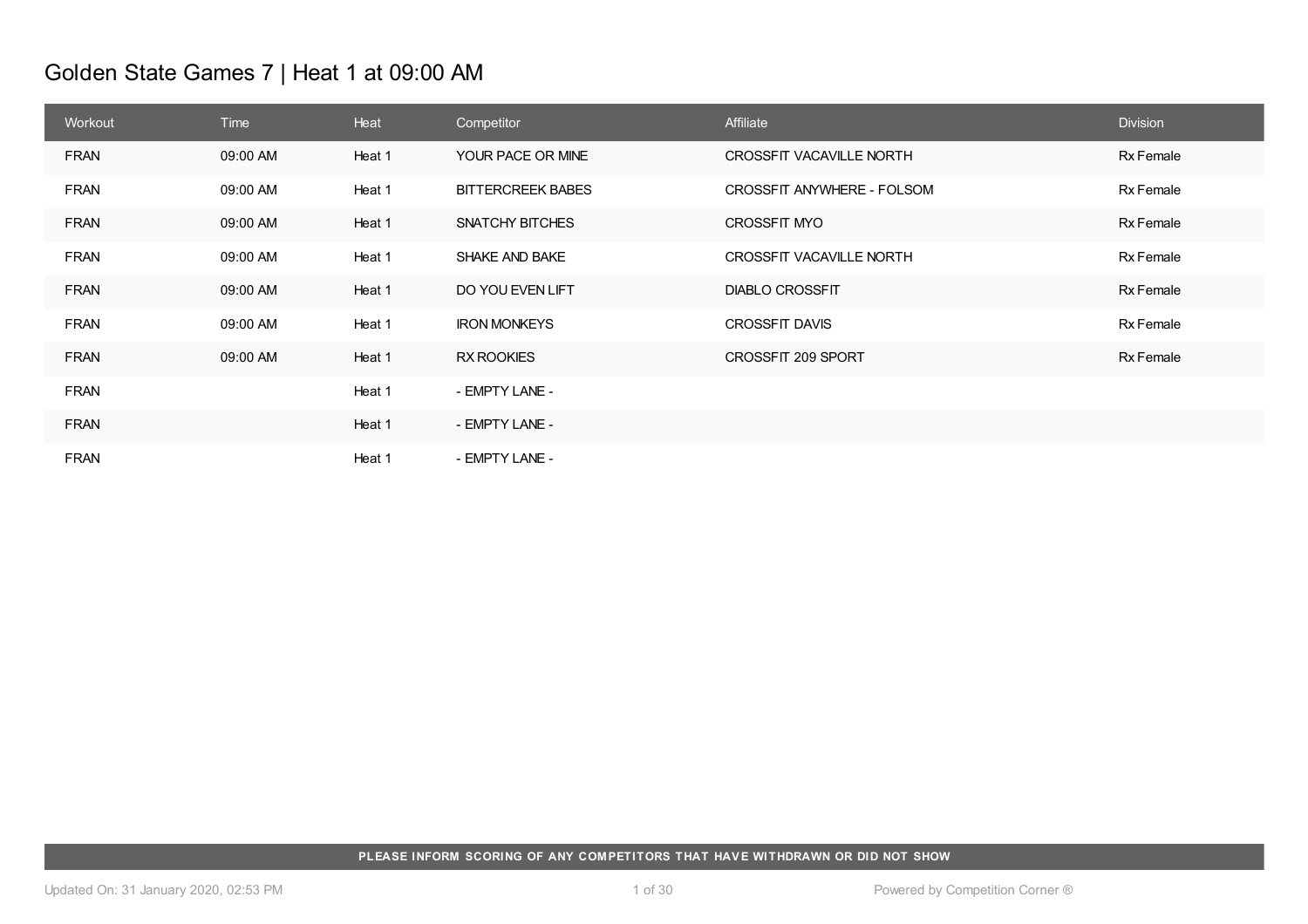# Golden State Games 7 | Heat 1 at 09:05 AM

| Workout               | <b>Time</b> | Heat   | Competitor                   | Affiliate                       | <b>Division</b>     |
|-----------------------|-------------|--------|------------------------------|---------------------------------|---------------------|
| <b>BIKE/YOKE/HSPU</b> | 09:05 AM    | Heat 1 | 110%                         | <b>DIABLO CROSSFIT</b>          | Female Masters 100+ |
| BIKE/YOKE/HSPU        | 09:05 AM    | Heat 1 | <b>GRANDMA'S KICKING ASS</b> | CROSSFIT SANTA CRUZ CENTRAL     | Female Masters 100+ |
| <b>BIKE/YOKE/HSPU</b> | 09:05 AM    | Heat 1 | <b>HOT FLASHES</b>           | CROSSFIT 209 SPORT              | Female Masters 100+ |
| BIKE/YOKE/HSPU        | 09:05 AM    | Heat 1 | <b>MIGHTY MASTERS</b>        | <b>CROSSFIT ANYWHERE</b>        | Female Masters 100+ |
| <b>BIKE/YOKE/HSPU</b> |             | Heat 1 | - EMPTY LANE -               |                                 |                     |
| <b>BIKE/YOKE/HSPU</b> |             | Heat 1 | - EMPTY LANE -               |                                 |                     |
| <b>BIKE/YOKE/HSPU</b> | 09:05 AM    | Heat 1 | <b>OUT OF RETIREMENT</b>     | CROSSFIT 209                    | Male Masters 100+   |
| <b>BIKE/YOKE/HSPU</b> | 09:05 AM    | Heat 1 | CHAMPS 1713                  | <b>DIABLO CROSSFIT</b>          | Male Masters 100+   |
| <b>BIKE/YOKE/HSPU</b> | 09:05 AM    | Heat 1 | CHIPS & NOODLES              | <b>CROSSFIT ALMADEN</b>         | Male Masters 100+   |
| <b>BIKE/YOKE/HSPU</b> | 09:05 AM    | Heat 1 | MIKE AND STEVE               | <b>CROSSFIT VACAVILLE NORTH</b> | Male Masters 100+   |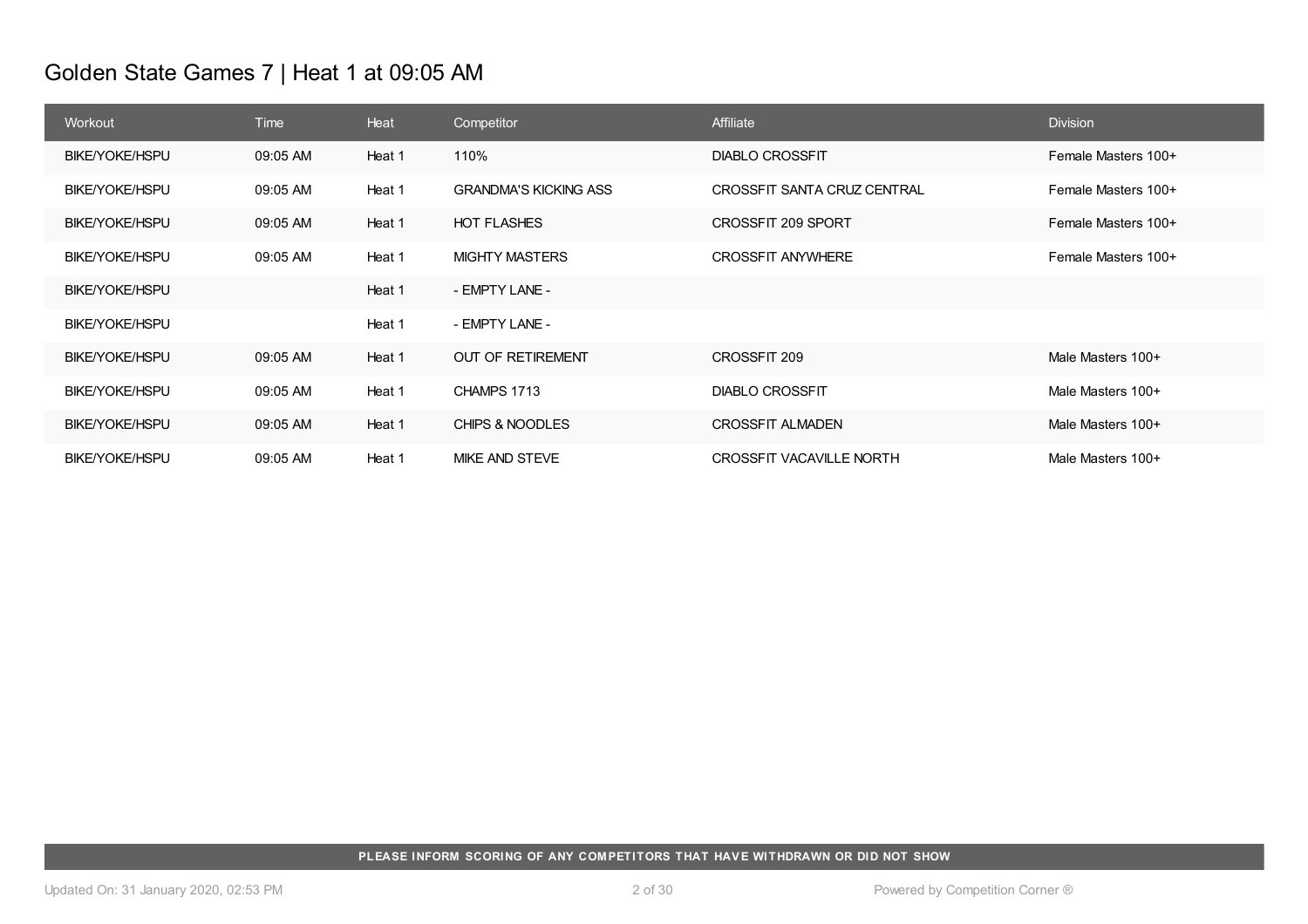# Golden State Games 7 | Heat 2 at 09:10 AM

| Workout     | Time     | Heat   | Competitor                 | Affiliate                   | <b>Division</b> |
|-------------|----------|--------|----------------------------|-----------------------------|-----------------|
| <b>FRAN</b> | 09:10 AM | Heat 2 | SWOLE AND STRAPPY          | <b>EMPIRE MINE CROSSFIT</b> | Rx Female       |
| <b>FRAN</b> | 09:10 AM | Heat 2 | <b>TEAM TIRED TEACHERS</b> | <b>CROSSFIT DAVIS</b>       | Rx Female       |
| FRAN        | 09:10 AM | Heat 2 | THE BANG GANG              | <b>CROSSFIT ANYWHERE</b>    | Rx Female       |
| <b>FRAN</b> | 09:10 AM | Heat 2 | THE DOTTIRS                | <b>CROSSFIT DAVIS</b>       | Rx Female       |
| <b>FRAN</b> | 09:10 AM | Heat 2 | <b>THUMOSDOTTIRS</b>       | <b>CROSSFIT THUMOS</b>      | Rx Female       |
| <b>FRAN</b> | 09:10 AM | Heat 2 | THUNDER THIGHS             | <b>WARRIORZ</b>             | Rx Female       |
| <b>FRAN</b> | 09:10 AM | Heat 2 | <b>UNDENIABLE</b>          | NORTH RIM CROSSFIT          | Rx Female       |
| <b>FRAN</b> |          | Heat 2 | - EMPTY LANE -             |                             |                 |
| <b>FRAN</b> |          | Heat 2 | - EMPTY LANE -             |                             |                 |
| <b>FRAN</b> |          | Heat 2 | - EMPTY LANE -             |                             |                 |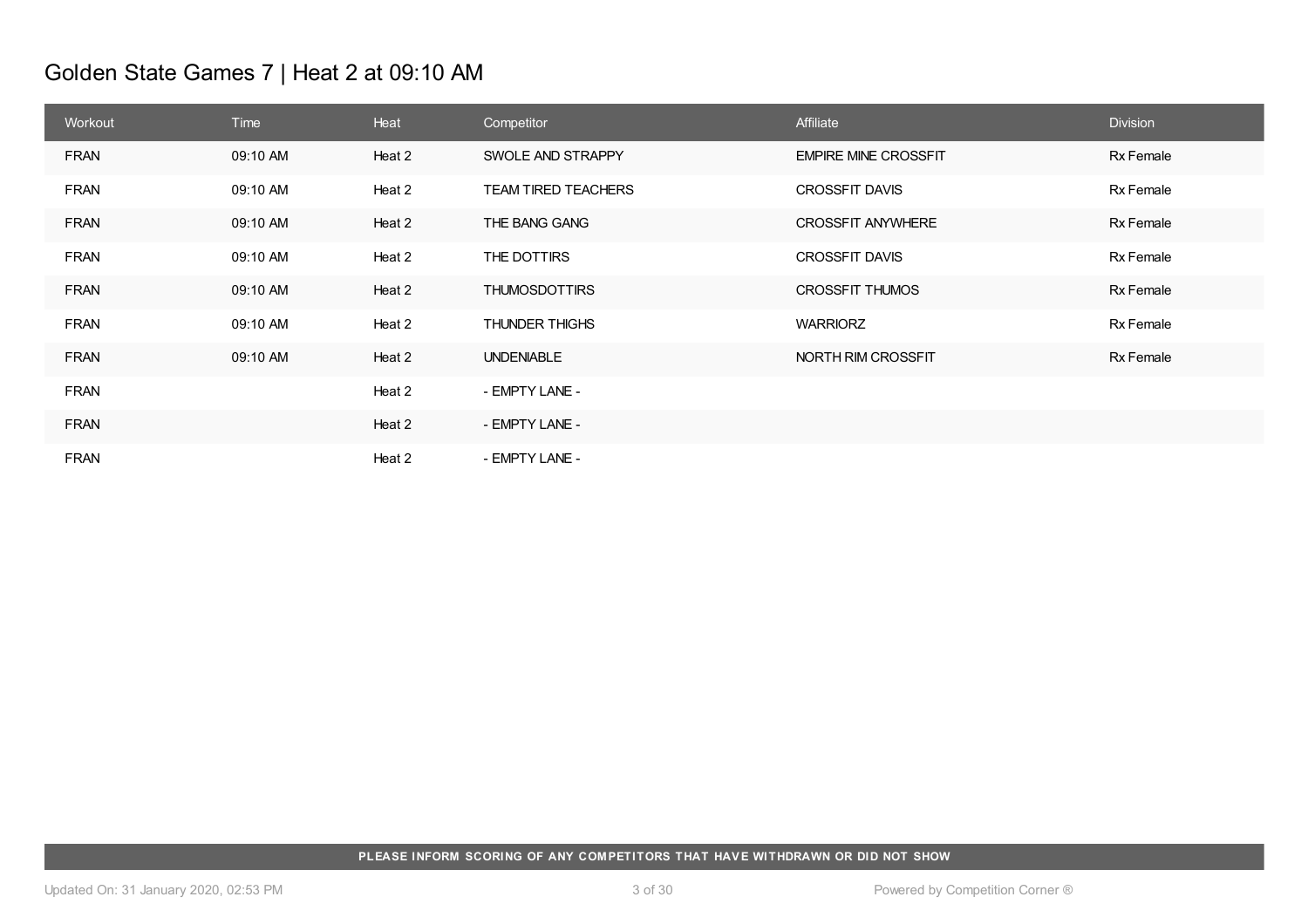# Golden State Games 7 | Heat 3 at 09:20 AM

| Workout     | Time     | Heat   | Competitor              | Affiliate                       | <b>Division</b> |
|-------------|----------|--------|-------------------------|---------------------------------|-----------------|
| <b>FRAN</b> | 09:20 AM | Heat 3 | AGRESSIVELY AVERAGE     | <b>CROSSFIT ANYWHERE</b>        | Rx Male         |
| <b>FRAN</b> | 09:20 AM | Heat 3 | BACK2BACK               | <b>BACK2BACK CROSSFIT</b>       | Rx Male         |
| <b>FRAN</b> | 09:20 AM | Heat 3 | <b>BIG BIRD</b>         | <b>CROSSFIT ASAP</b>            | Rx Male         |
| <b>FRAN</b> | 09:20 AM | Heat 3 | <b>BUILT BY DUCHENE</b> | (INDEPENDENT)                   | Rx Male         |
| <b>FRAN</b> | 09:20 AM | Heat 3 | <b>BUBBA'S BOYS</b>     | <b>TORRANCE TRAINING LAB</b>    | Rx Male         |
| <b>FRAN</b> | 09:20 AM | Heat 3 | <b>CFVVN</b>            | <b>CROSSFIT VACAVILLE NORTH</b> | Rx Male         |
| <b>FRAN</b> | 09:20 AM | Heat 3 | CHOCOLATE HORCHATA      | <b>CROSSFIT GALVANIZE</b>       | Rx Male         |
| <b>FRAN</b> | 09:20 AM | Heat 3 | <b>COBRA KAI</b>        | <b>CSA</b>                      | Rx Male         |
| <b>FRAN</b> | 09:20 AM | Heat 3 | <b>ASAP</b>             | <b>ASAP FITNESS</b>             | Rx Male         |
| <b>FRAN</b> |          | Heat 3 | - EMPTY LANE -          |                                 |                 |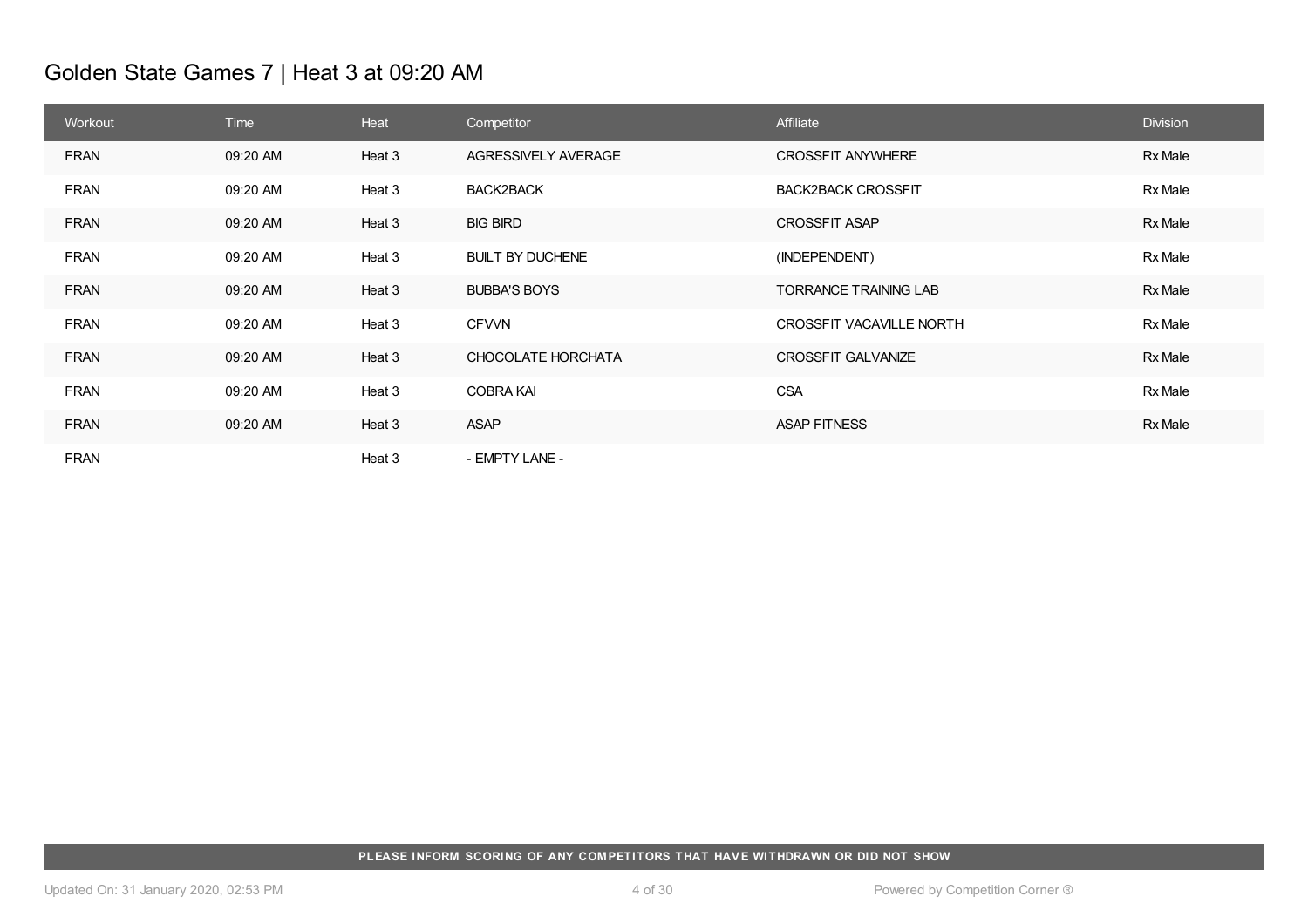# Golden State Games 7 | Heat 2 at 09:20 AM

| Workout               | Time     | Heat   | Competitor               | Affiliate                       | <b>Division</b>    |
|-----------------------|----------|--------|--------------------------|---------------------------------|--------------------|
| <b>BIKE/YOKE/HSPU</b> | 09:20 AM | Heat 2 | <b>BAD ASS MAMAS</b>     | <b>AQUILA FITNESS</b>           | Female Masters 80+ |
| <b>BIKE/YOKE/HSPU</b> | 09:20 AM | Heat 2 | HUSTLE AND MUSCLE        | ROCKLIN CROSSFIT                | Female Masters 80+ |
| <b>BIKE/YOKE/HSPU</b> |          | Heat 2 | - EMPTY LANE -           |                                 |                    |
| <b>BIKE/YOKE/HSPU</b> |          | Heat 2 | - EMPTY LANE -           |                                 |                    |
| <b>BIKE/YOKE/HSPU</b> |          | Heat 2 | - EMPTY LANE -           |                                 |                    |
| BIKE/YOKE/HSPU        | 09:20 AM | Heat 2 | CF STOMPINGROUND         | <b>CROSSFIT STOMPIN' GROUND</b> | Male Masters 80+   |
| <b>BIKE/YOKE/HSPU</b> | 09:20 AM | Heat 2 | CHEECH AND CHONG         | <b>CERTUS CROSSFIT</b>          | Male Masters 80+   |
| <b>BIKE/YOKE/HSPU</b> | 09:20 AM | Heat 2 | <b>METAL MANIACS</b>     | <b>CROSSFIT EXCITEMENT</b>      | Male Masters 80+   |
| <b>BIKE/YOKE/HSPU</b> | 09:20 AM | Heat 2 | <b>STEAK AND RICE</b>    | <b>CROSSFIT ALMADEN</b>         | Male Masters 80+   |
| <b>BIKE/YOKE/HSPU</b> | 09:20 AM | Heat 2 | THE GALVANIZE DADDY DRIP | <b>GALVANIZE CROSSFIT</b>       | Male Masters 80+   |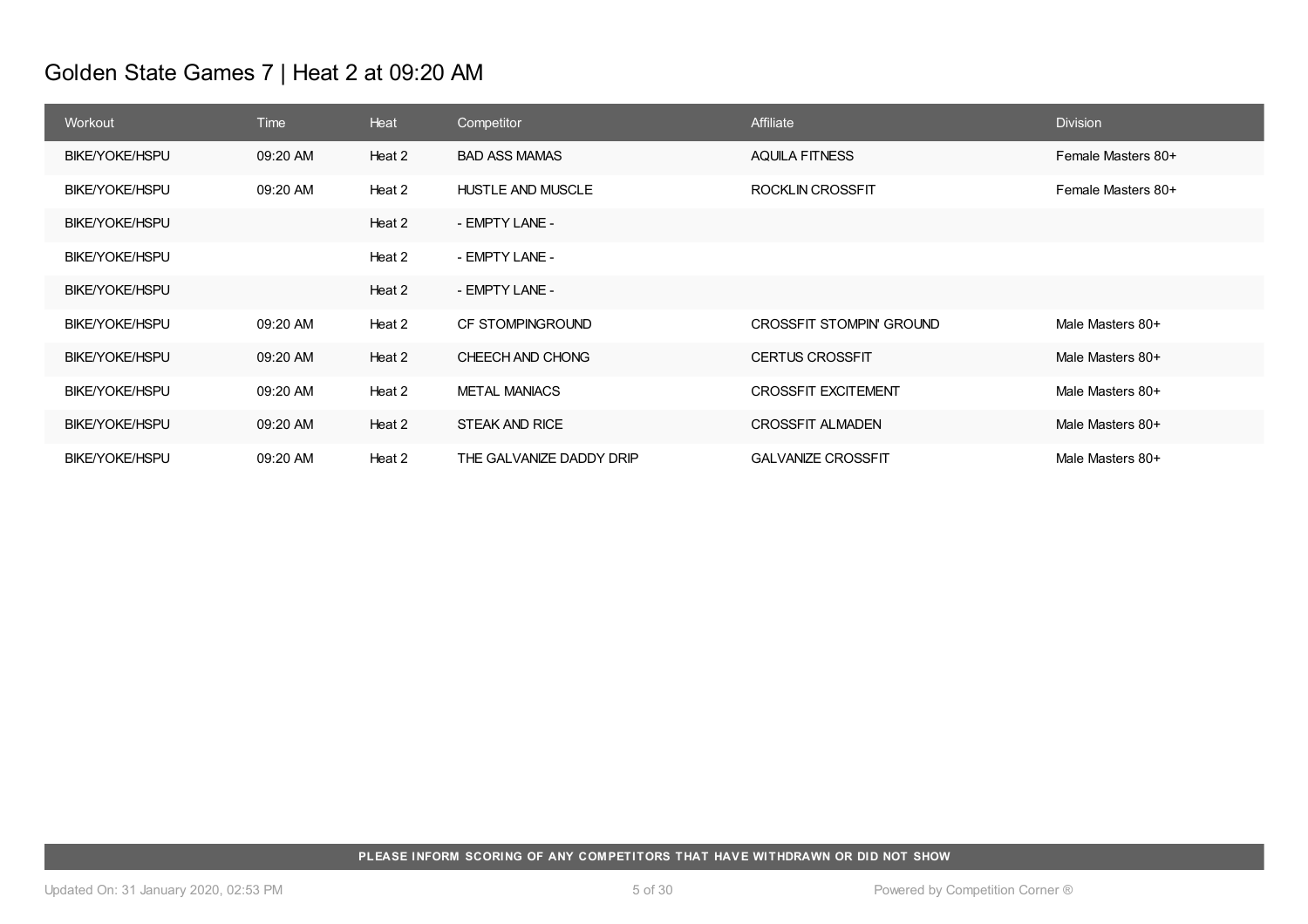# Golden State Games 7 | Heat 4 at 09:30 AM

| Workout     | Time     | Heat   | Competitor                    | Affiliate                   | <b>Division</b> |
|-------------|----------|--------|-------------------------------|-----------------------------|-----------------|
| <b>FRAN</b> | 09:30 AM | Heat 4 | CROSSFIT DAVIS XL             | <b>CROSSFIT DAVIS</b>       | Rx Male         |
| <b>FRAN</b> | 09:30 AM | Heat 4 | DAMAGE, INC.                  | <b>DIABLO CROSSFIT</b>      | Rx Male         |
| <b>FRAN</b> | 09:30 AM | Heat 4 | DD'S AND MAC N CHEESE         | CROSSFIT PARABELLUM         | <b>Rx Male</b>  |
| <b>FRAN</b> | 09:30 AM | Heat 4 | DIABLO C TEAM                 | <b>DIABLO CROSSFIT</b>      | Rx Male         |
| <b>FRAN</b> | 09:30 AM | Heat 4 | <b>GLOBOGYM PURPLE COBRAS</b> | CROSSFIT 209                | <b>Rx Male</b>  |
| <b>FRAN</b> | 09:30 AM | Heat 4 | <b>HEXBOX HOOLIGANS</b>       | <b>HEXBOX CROSSFIT</b>      | <b>Rx Male</b>  |
| <b>FRAN</b> | 09:30 AM | Heat 4 | <b>HYPER BROS.</b>            | <b>CROSSFIT HYPERACTIVE</b> | <b>Rx Male</b>  |
| <b>FRAN</b> | 09:30 AM | Heat 4 | <b>IRON MILE</b>              | <b>IRON MILE</b>            | <b>Rx Male</b>  |
| <b>FRAN</b> |          | Heat 4 | - EMPTY LANE -                |                             |                 |
| <b>FRAN</b> |          | Heat 4 | - EMPTY LANE -                |                             |                 |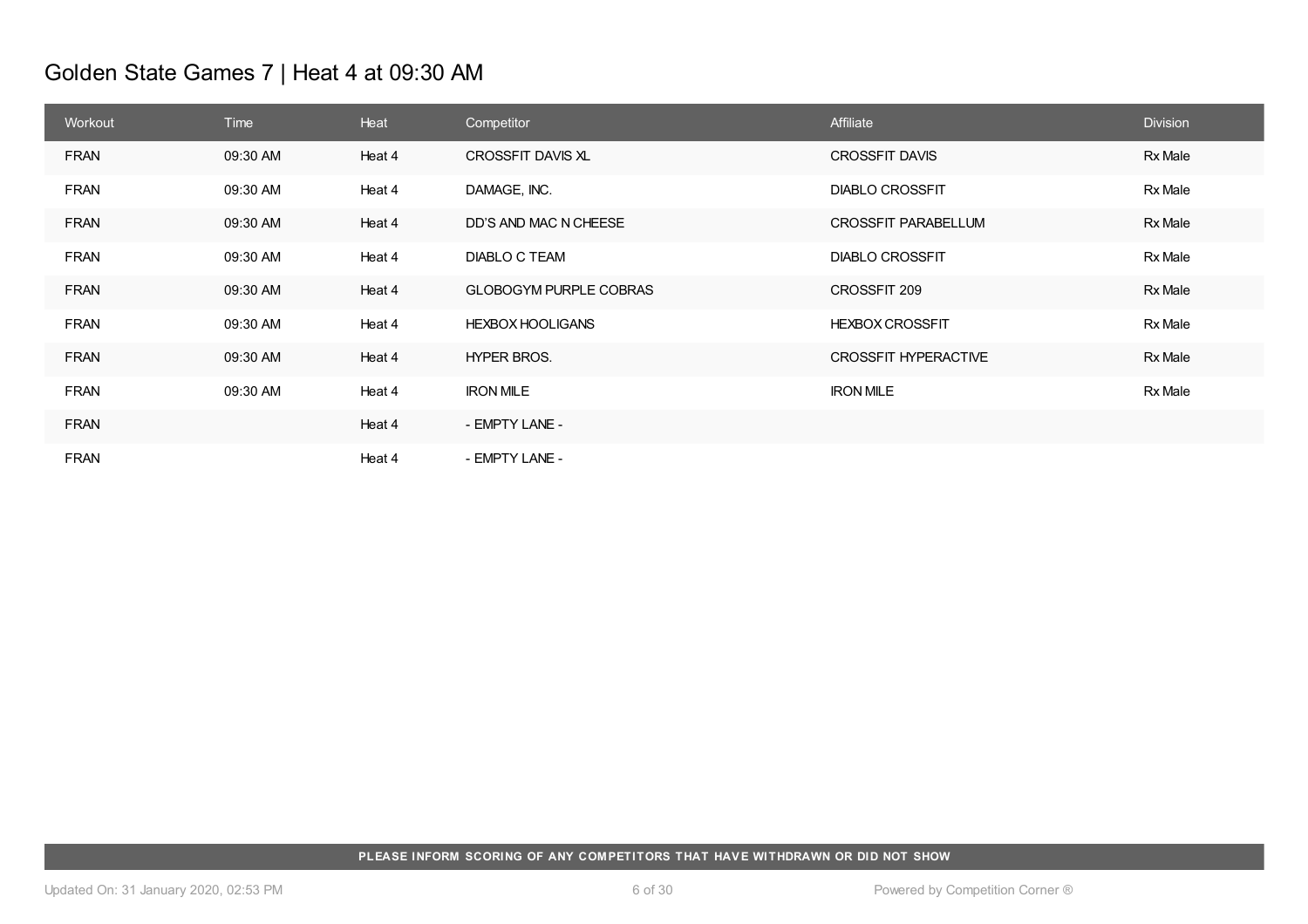# Golden State Games 7 | Heat 3 at 09:35 AM

| Workout               | <b>Time</b> | Heat   | Competitor                  | Affiliate                  | <b>Division</b>      |
|-----------------------|-------------|--------|-----------------------------|----------------------------|----------------------|
| <b>BIKE/YOKE/HSPU</b> | 09:35 AM    | Heat 3 | <b>BARBELL BABES</b>        | ANOTHER LEVEL CROSSFIT     | <b>Scaled Female</b> |
| BIKE/YOKE/HSPU        | 09:35 AM    | Heat 3 | <b>BUNS AND GUNS</b>        | <b>CROSSFIT ANYWHERE</b>   | <b>Scaled Female</b> |
| <b>BIKE/YOKE/HSPU</b> | 09:35 AM    | Heat 3 | CHAFING THE DREAM           | CROSSFIT 209               | <b>Scaled Female</b> |
| <b>BIKE/YOKE/HSPU</b> | 09:35 AM    | Heat 3 | CIRQUE DE SORE LEGS         | UPPER PARK CROSSFIT        | <b>Scaled Female</b> |
| <b>BIKE/YOKE/HSPU</b> | 09:35 AM    | Heat 3 | DO YOU CROSSFIT             | <b>IRON MILE</b>           | <b>Scaled Female</b> |
| <b>BIKE/YOKE/HSPU</b> | 09:35 AM    | Heat 3 | <b>LIFTING AND LASHES</b>   | <b>CROSSFIT RIGTOWN</b>    | Scaled Female        |
| <b>BIKE/YOKE/HSPU</b> | 09:35 AM    | Heat 3 | <b>MOMAF</b>                | CROSSFIT ANYWHERE - FOLSOM | <b>Scaled Female</b> |
| <b>BIKE/YOKE/HSPU</b> | 09:35 AM    | Heat 3 | SPONSORED BY SLOTHFIT       | <b>CROSSFIT ANYWHERE</b>   | <b>Scaled Female</b> |
| BIKE/YOKE/HSPU        | 09:35 AM    | Heat 3 | V DUB                       | CROSSFIT 209               | <b>Scaled Female</b> |
| <b>BIKE/YOKE/HSPU</b> | 09:35 AM    | Heat 3 | <b>WEIGHTS BEFORE DATES</b> | ANOTHER LEVEL CROSSFIT     | <b>Scaled Female</b> |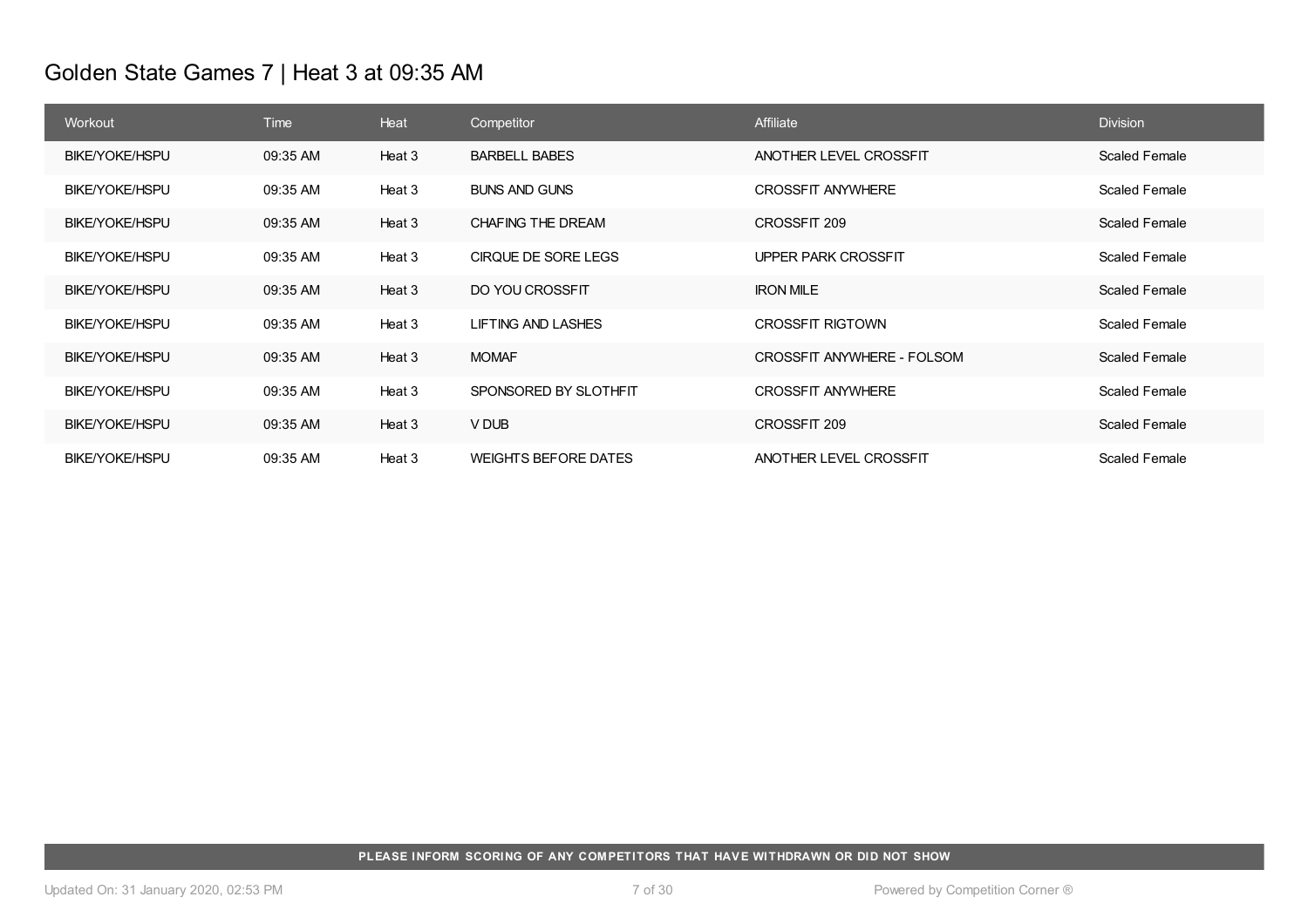# Golden State Games 7 | Heat 5 at 09:40 AM

| Workout     | Time     | Heat   | Competitor                  | Affiliate                  | <b>Division</b> |
|-------------|----------|--------|-----------------------------|----------------------------|-----------------|
| <b>FRAN</b> | 09:40 AM | Heat 5 | <b>JOINT EFFORT</b>         | <b>CROSSFIT ANYWHERE</b>   | Rx Male         |
| <b>FRAN</b> | 09:40 AM | Heat 5 | <b>LEGS MISERABLE</b>       | UPPER PARK CROSSFIT        | Rx Male         |
| <b>FRAN</b> | 09:40 AM | Heat 5 | <b>MORNING ARMY</b>         | <b>CROSSFIT ANYWHERE</b>   | Rx Male         |
| <b>FRAN</b> | 09:40 AM | Heat 5 | <b>SHARK GORILLA</b>        | UNIVERSITY OF NEVADA RENO  | Rx Male         |
| <b>FRAN</b> | 09:40 AM | Heat 5 | <b>TEAM CBCM</b>            | <b>CROSSFIT MOXIE</b>      | Rx Male         |
| <b>FRAN</b> | 09:40 AM | Heat 5 | TIME CAP'D                  | RENO POWER HOUSE FITNESS   | Rx Male         |
| <b>FRAN</b> | 09:40 AM | Heat 5 | <b>WEIGHTS BEFORE DATES</b> | CROSSFIT ANYWHERE - FOLSOM | Rx Male         |
| <b>FRAN</b> | 09:40 AM | Heat 5 | <b>WORST PACE SCENARIO</b>  | <b>UPPER PARK CROSSFT</b>  | Rx Male         |
| <b>FRAN</b> |          | Heat 5 | - EMPTY LANE -              |                            |                 |
| <b>FRAN</b> |          | Heat 5 | - EMPTY LANE -              |                            |                 |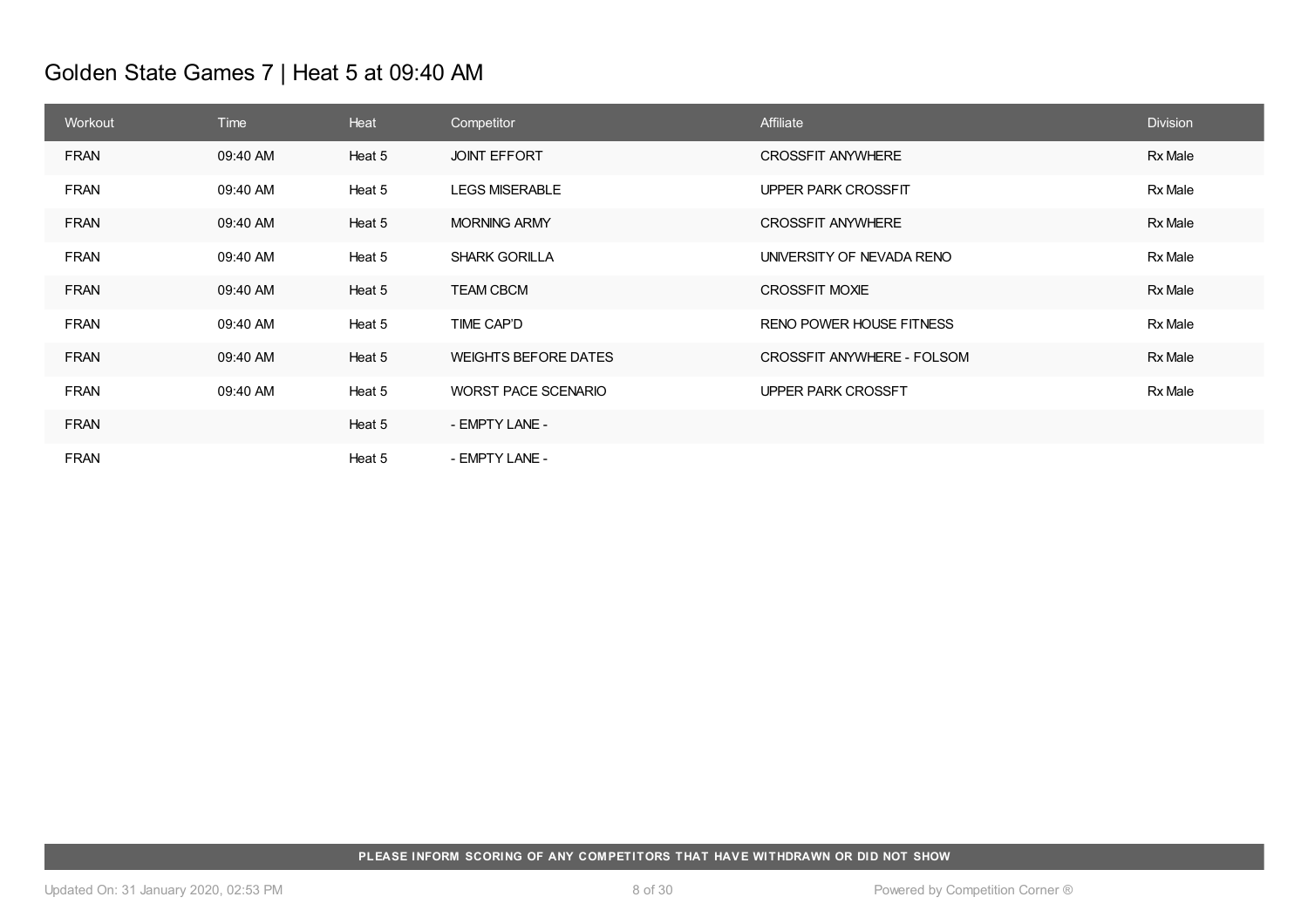# Golden State Games 7 | Heat 4 at 09:50 AM

| Workout               | <b>Time</b> | Heat   | Competitor                          | Affiliate                       | <b>Division</b> |
|-----------------------|-------------|--------|-------------------------------------|---------------------------------|-----------------|
| <b>BIKE/YOKE/HSPU</b> | 09:50 AM    | Heat 4 | <b>ATLAS'S STONES</b>               | <b>PARADISO CROSSFIT VENICE</b> | Scaled Male     |
| <b>BIKE/YOKE/HSPU</b> | 09:50 AM    | Heat 4 | BAD BOYS D                          | CROSSFIT HYPERACTIVE            | Scaled Male     |
| BIKE/YOKE/HSPU        | 09:50 AM    | Heat 4 | <b>BANG BANG MOXIE GANG</b>         | <b>CROSSFIT MOXIE</b>           | Scaled Male     |
| <b>BIKE/YOKE/HSPU</b> | 09:50 AM    | Heat 4 | BEARDY AND THE BEAST                | CROSSFIT ANYWHERE - FOLSOM      | Scaled Male     |
| BIKE/YOKE/HSPU        | 09:50 AM    | Heat 4 | <b>BROWN SUGAR</b>                  | CROSSFIT ANYWHERE - DOWNTOWN    | Scaled Male     |
| <b>BIKE/YOKE/HSPU</b> | 09:50 AM    | Heat 4 | <b>DANDREW</b>                      | <b>CROSSFIT ANYWHERE</b>        | Scaled Male     |
| BIKE/YOKE/HSPU        | 09:50 AM    | Heat 4 | <b>DUMBLEDORE'S ARMY</b>            | <b>CROSSFIT STOMPIN' GROUND</b> | Scaled Male     |
| <b>BIKE/YOKE/HSPU</b> | 09:50 AM    | Heat 4 | <b>EMPANADA MEN</b>                 | <b>CROSSFIT GALANIZE</b>        | Scaled Male     |
| <b>BIKE/YOKE/HSPU</b> | 09:50 AM    | Heat 4 | <b>JUST HERE FOR THE EXPERIENCE</b> | (INDEPENDENT)                   | Scaled Male     |
| <b>BIKE/YOKE/HSPU</b> |             | Heat 4 | - EMPTY LANE -                      |                                 |                 |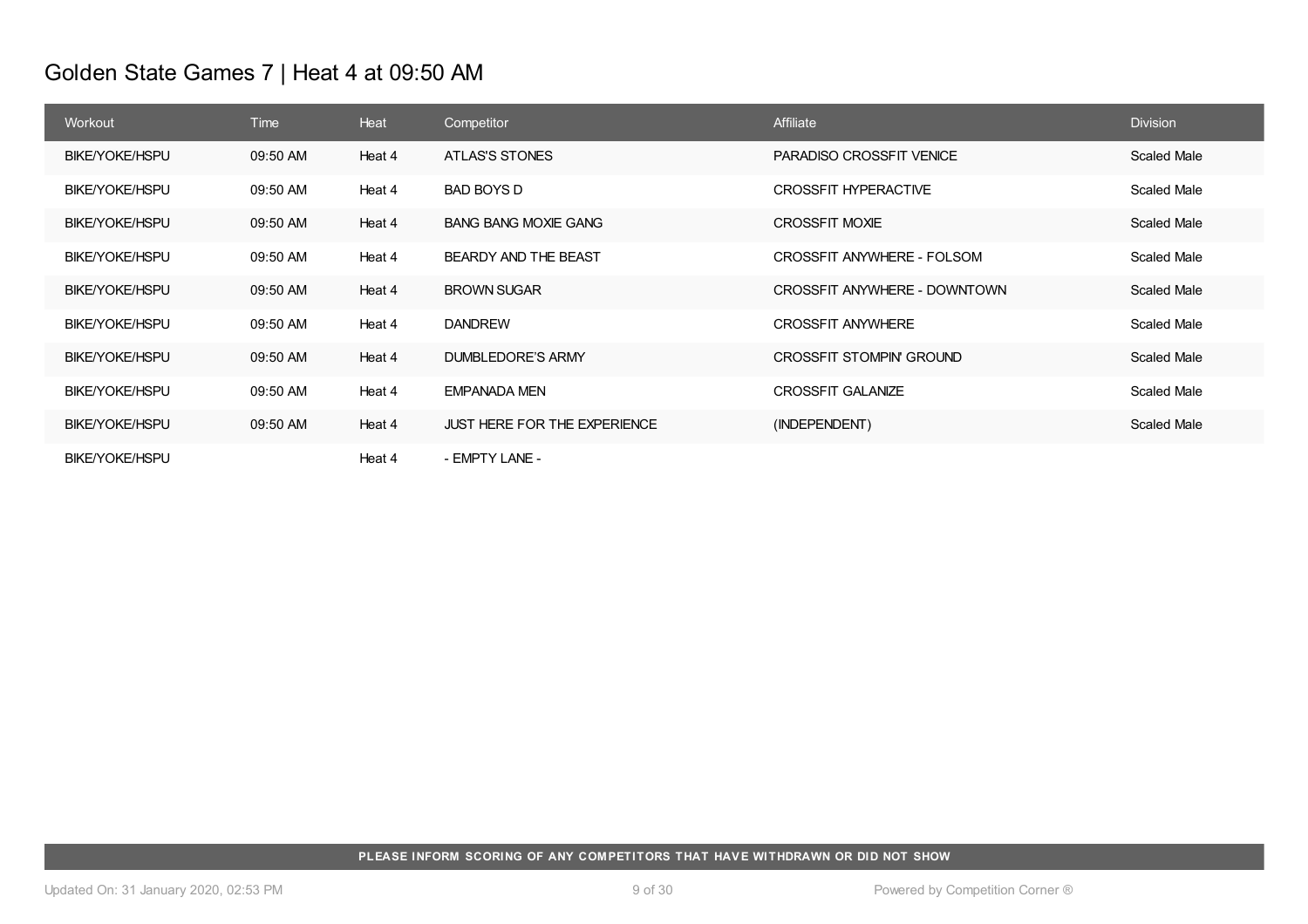# Golden State Games 7 | Heat 5 at 10:05 AM

| Workout               | <b>Time</b> | Heat   | Competitor                     | Affiliate                  | <b>Division</b>    |
|-----------------------|-------------|--------|--------------------------------|----------------------------|--------------------|
| <b>BIKE/YOKE/HSPU</b> | 10:05 AM    | Heat 5 | <b>NIPSHAKERS</b>              | <b>WARRIORZ CROSSFIT</b>   | <b>Scaled Male</b> |
| <b>BIKE/YOKE/HSPU</b> | 10:05 AM    | Heat 5 | PACE CADETS                    | <b>CROSSFIT THUMOS</b>     | Scaled Male        |
| <b>BIKE/YOKE/HSPU</b> | 10:05 AM    | Heat 5 | ROWERS NOT SHOWERS             | <b>CROSSFIT CHOWCHILLA</b> | Scaled Male        |
| <b>BIKE/YOKE/HSPU</b> | 10:05 AM    | Heat 5 | <b>SCALEN LATTES LITE FORM</b> | CROSSFIT 916               | Scaled Male        |
| <b>BIKE/YOKE/HSPU</b> | 10:05 AM    | Heat 5 | THE BAD AND THE UGLY           | <b>ASAP FITNESS</b>        | <b>Scaled Male</b> |
| <b>BIKE/YOKE/HSPU</b> | 10:05 AM    | Heat 5 | THICC BOYS                     | <b>CROSSFIT THUMOS</b>     | Scaled Male        |
| <b>BIKE/YOKE/HSPU</b> | 10:05 AM    | Heat 5 | THIS IS US                     | <b>CROSSFIT THUMOS</b>     | <b>Scaled Male</b> |
| <b>BIKE/YOKE/HSPU</b> | 10:05 AM    | Heat 5 | <b>TIME CAPPED</b>             | (INDEPENDENT)              | Scaled Male        |
| <b>BIKE/YOKE/HSPU</b> |             | Heat 5 | - EMPTY LANE -                 |                            |                    |
| <b>BIKE/YOKE/HSPU</b> |             | Heat 5 | - EMPTY LANE -                 |                            |                    |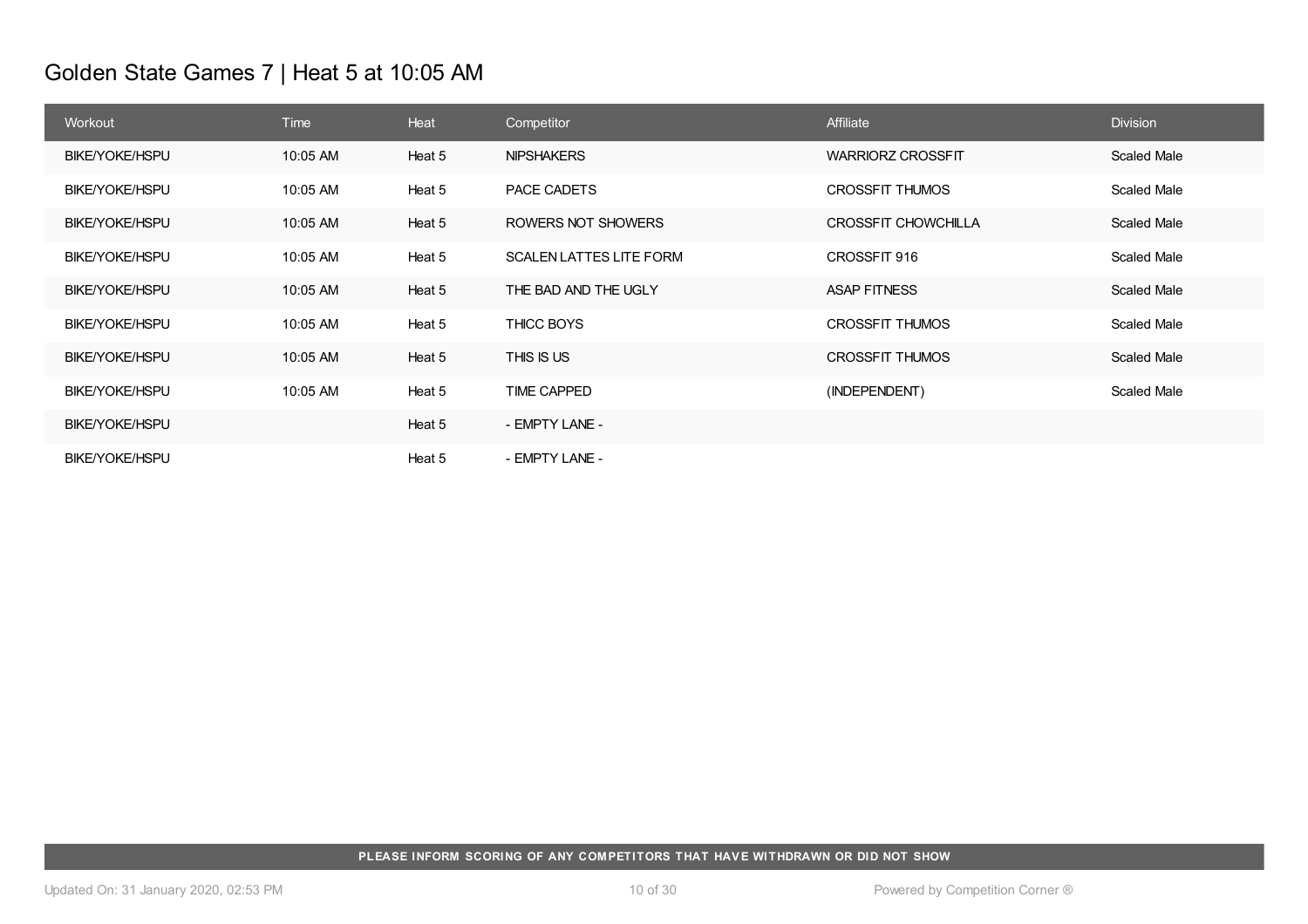# Golden State Games 7 | Heat 6 at 10:45 AM

| Workout               | <b>Time</b> | Heat   | Competitor               | Affiliate                       | <b>Division</b>  |
|-----------------------|-------------|--------|--------------------------|---------------------------------|------------------|
| <b>BIKE/YOKE/HSPU</b> | 10:45 AM    | Heat 6 | YOUR PACE OR MINE        | <b>CROSSFIT VACAVILLE NORTH</b> | <b>Rx Female</b> |
| BIKE/YOKE/HSPU        | 10:45 AM    | Heat 6 | <b>BITTERCREEK BABES</b> | CROSSFIT ANYWHERE - FOLSOM      | Rx Female        |
| <b>BIKE/YOKE/HSPU</b> | 10:45 AM    | Heat 6 | SNATCHY BITCHES          | <b>CROSSFIT MYO</b>             | Rx Female        |
| BIKE/YOKE/HSPU        | 10:45 AM    | Heat 6 | <b>SHAKE AND BAKE</b>    | <b>CROSSFIT VACAVILLE NORTH</b> | Rx Female        |
| <b>BIKE/YOKE/HSPU</b> | 10:45 AM    | Heat 6 | DO YOU EVEN LIFT         | <b>DIABLO CROSSFIT</b>          | Rx Female        |
| <b>BIKE/YOKE/HSPU</b> | 10:45 AM    | Heat 6 | <b>IRON MONKEYS</b>      | <b>CROSSFIT DAVIS</b>           | <b>Rx Female</b> |
| <b>BIKE/YOKE/HSPU</b> | 10:45 AM    | Heat 6 | <b>RX ROOKIES</b>        | CROSSFIT 209 SPORT              | Rx Female        |
| BIKE/YOKE/HSPU        |             | Heat 6 | - EMPTY LANE -           |                                 |                  |
| <b>BIKE/YOKE/HSPU</b> |             | Heat 6 | - EMPTY LANE -           |                                 |                  |
| BIKE/YOKE/HSPU        |             | Heat 6 | - EMPTY LANE -           |                                 |                  |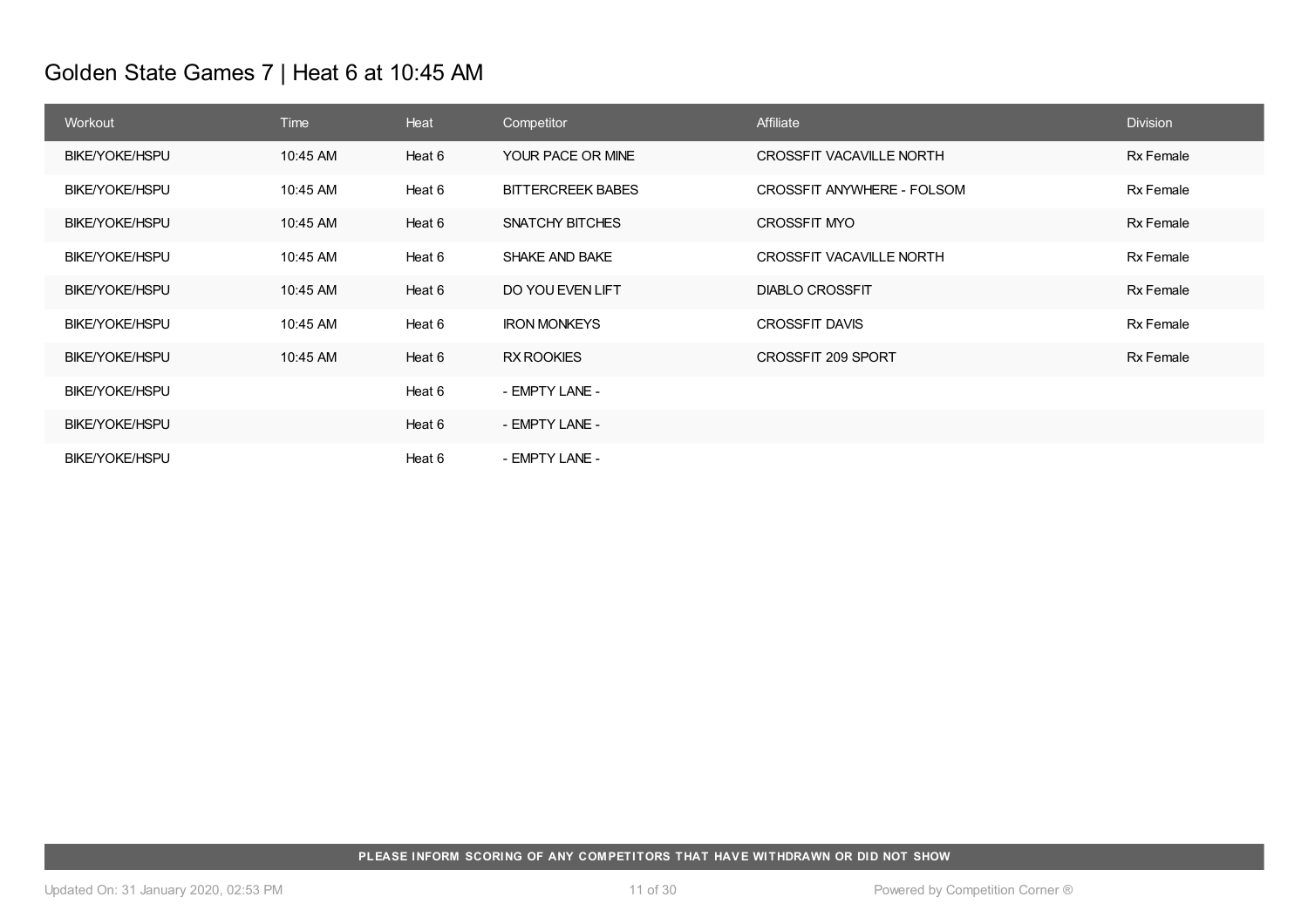# Golden State Games 7 | Heat 1 at 10:55 AM

| Workout              | <b>Time</b> | Heat   | Competitor                   | Affiliate                       | <b>Division</b>     |
|----------------------|-------------|--------|------------------------------|---------------------------------|---------------------|
| <b>BBJO/DEADLIFT</b> | 10:55 AM    | Heat 1 | 110%                         | <b>DIABLO CROSSFIT</b>          | Female Masters 100+ |
| <b>BBJO/DEADLIFT</b> | 10:55 AM    | Heat 1 | <b>GRANDMA'S KICKING ASS</b> | CROSSFIT SANTA CRUZ CENTRAL     | Female Masters 100+ |
| <b>BBJO/DEADLIFT</b> | 10:55 AM    | Heat 1 | <b>HOT FLASHES</b>           | CROSSFIT 209 SPORT              | Female Masters 100+ |
| <b>BBJO/DEADLIFT</b> | 10:55 AM    | Heat 1 | <b>MIGHTY MASTERS</b>        | <b>CROSSFIT ANYWHERE</b>        | Female Masters 100+ |
| <b>BBJO/DEADLIFT</b> |             | Heat 1 | - EMPTY LANE -               |                                 |                     |
| <b>BBJO/DEADLIFT</b> |             | Heat 1 | - EMPTY LANE -               |                                 |                     |
| <b>BBJO/DEADLIFT</b> | 10:55 AM    | Heat 1 | CHAMPS 1713                  | <b>DIABLO CROSSFIT</b>          | Male Masters 100+   |
| <b>BBJO/DEADLIFT</b> | 10:55 AM    | Heat 1 | CHIPS & NOODLES              | <b>CROSSFIT ALMADEN</b>         | Male Masters 100+   |
| <b>BBJO/DEADLIFT</b> | 10:55 AM    | Heat 1 | MIKE AND STEVE               | <b>CROSSFIT VACAVILLE NORTH</b> | Male Masters 100+   |
| <b>BBJO/DEADLIFT</b> | 10:55 AM    | Heat 1 | OUT OF RETIREMENT            | CROSSFIT 209                    | Male Masters 100+   |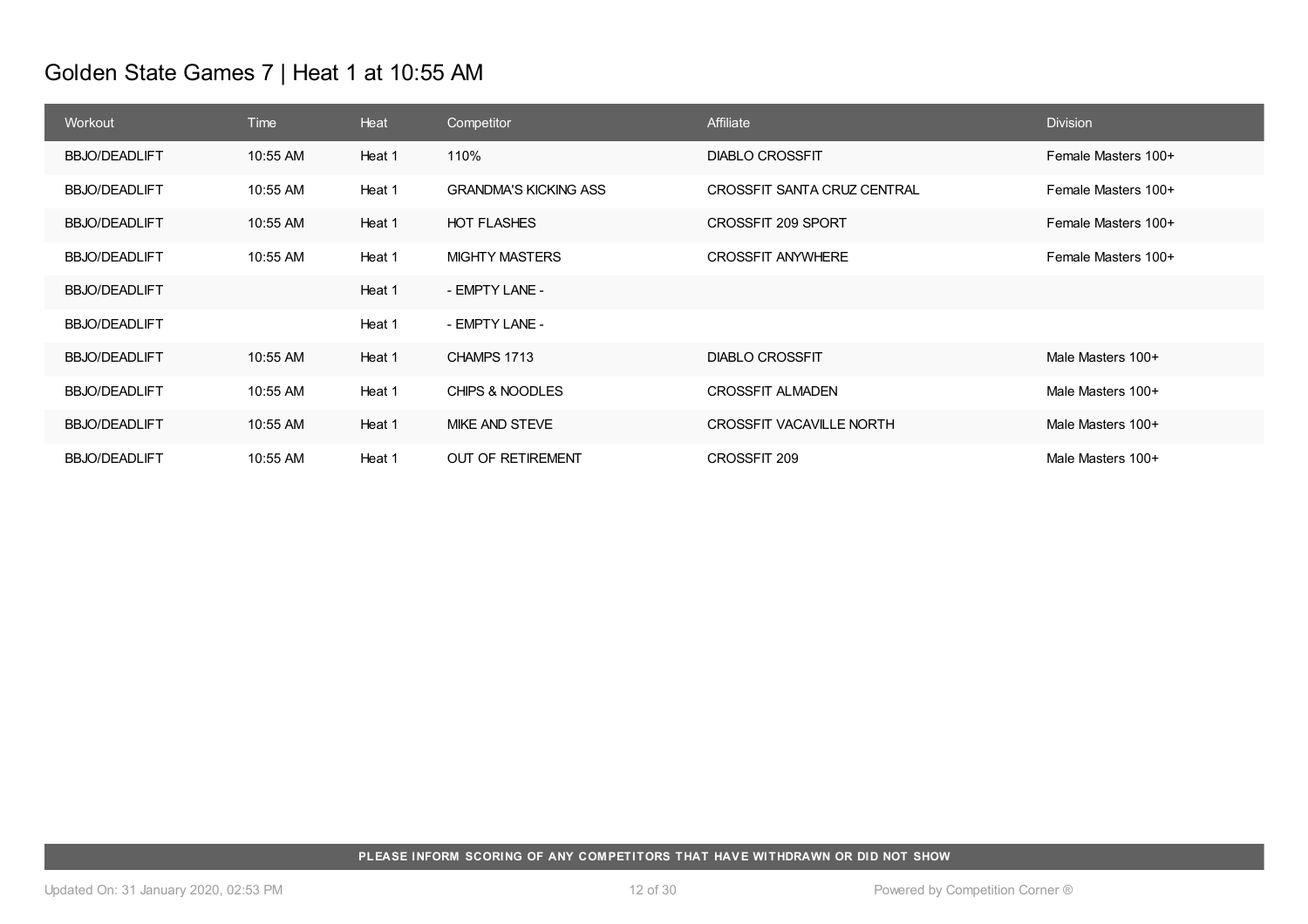# Golden State Games 7 | Heat 7 at 11:00 AM

| Workout               | <b>Time</b> | Heat   | Competitor                 | Affiliate                   | <b>Division</b>  |
|-----------------------|-------------|--------|----------------------------|-----------------------------|------------------|
| <b>BIKE/YOKE/HSPU</b> | 11:00 AM    | Heat 7 | SWOLE AND STRAPPY          | <b>EMPIRE MINE CROSSFIT</b> | <b>Rx Female</b> |
| BIKE/YOKE/HSPU        | 11:00 AM    | Heat 7 | <b>TEAM TIRED TEACHERS</b> | <b>CROSSFIT DAVIS</b>       | Rx Female        |
| <b>BIKE/YOKE/HSPU</b> | 11:00 AM    | Heat 7 | THE BANG GANG              | <b>CROSSFIT ANYWHERE</b>    | Rx Female        |
| BIKE/YOKE/HSPU        | 11:00 AM    | Heat 7 | THE DOTTIRS                | <b>CROSSFIT DAVIS</b>       | Rx Female        |
| <b>BIKE/YOKE/HSPU</b> | 11:00 AM    | Heat 7 | <b>THUMOSDOTTIRS</b>       | <b>CROSSFIT THUMOS</b>      | <b>Rx Female</b> |
| <b>BIKE/YOKE/HSPU</b> | 11:00 AM    | Heat 7 | <b>THUNDER THIGHS</b>      | <b>WARRIORZ</b>             | Rx Female        |
| <b>BIKE/YOKE/HSPU</b> | 11:00 AM    | Heat 7 | <b>UNDENIABLE</b>          | NORTH RIM CROSSFIT          | Rx Female        |
| <b>BIKE/YOKE/HSPU</b> |             | Heat 7 | - EMPTY LANE -             |                             |                  |
| <b>BIKE/YOKE/HSPU</b> |             | Heat 7 | - EMPTY LANE -             |                             |                  |
| <b>BIKE/YOKE/HSPU</b> |             | Heat 7 | - EMPTY LANE -             |                             |                  |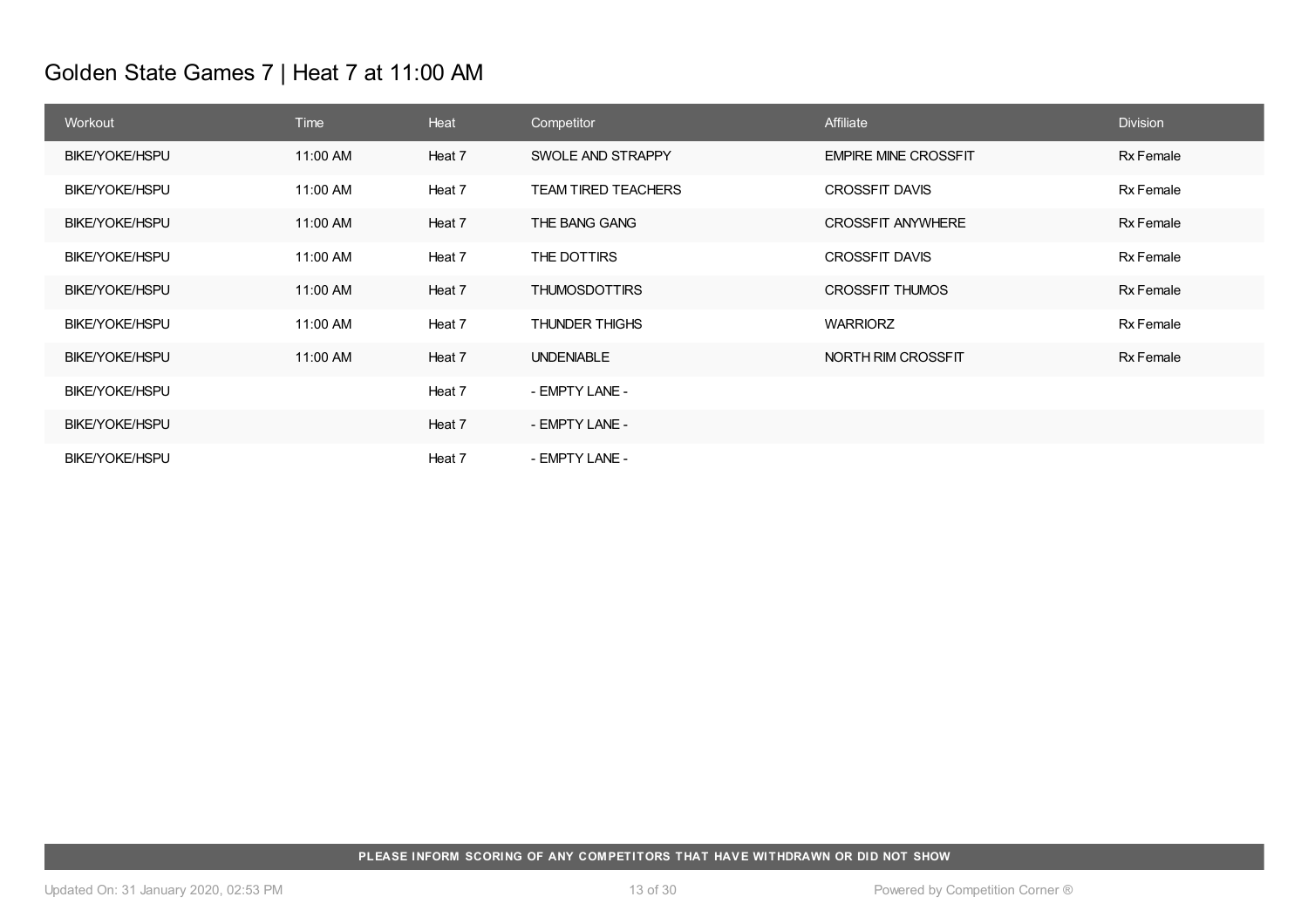# Golden State Games 7 | Heat 2 at 11:13 AM

| Workout              | Time     | Heat   | Competitor               | Affiliate                       | <b>Division</b>    |
|----------------------|----------|--------|--------------------------|---------------------------------|--------------------|
| <b>BBJO/DEADLIFT</b> | 11:13 AM | Heat 2 | <b>BAD ASS MAMAS</b>     | <b>AQUILA FITNESS</b>           | Female Masters 80+ |
| <b>BBJO/DEADLIFT</b> | 11:13 AM | Heat 2 | <b>HUSTLE AND MUSCLE</b> | ROCKLIN CROSSFIT                | Female Masters 80+ |
| <b>BBJO/DEADLIFT</b> |          | Heat 2 | - EMPTY LANE -           |                                 |                    |
| <b>BBJO/DEADLIFT</b> |          | Heat 2 | - EMPTY LANE -           |                                 |                    |
| <b>BBJO/DEADLIFT</b> |          | Heat 2 | - EMPTY LANE -           |                                 |                    |
| <b>BBJO/DEADLIFT</b> | 11:13 AM | Heat 2 | CF STOMPINGROUND         | <b>CROSSFIT STOMPIN' GROUND</b> | Male Masters 80+   |
| <b>BBJO/DEADLIFT</b> | 11:13 AM | Heat 2 | CHEECH AND CHONG         | <b>CERTUS CROSSFIT</b>          | Male Masters 80+   |
| <b>BBJO/DEADLIFT</b> | 11:13 AM | Heat 2 | <b>METAL MANIACS</b>     | <b>CROSSFIT EXCITEMENT</b>      | Male Masters 80+   |
| <b>BBJO/DEADLIFT</b> | 11:13 AM | Heat 2 | <b>STEAK AND RICE</b>    | <b>CROSSFIT ALMADEN</b>         | Male Masters 80+   |
| <b>BBJO/DEADLIFT</b> | 11:13 AM | Heat 2 | THE GALVANIZE DADDY DRIP | <b>GALVANIZE CROSSFIT</b>       | Male Masters 80+   |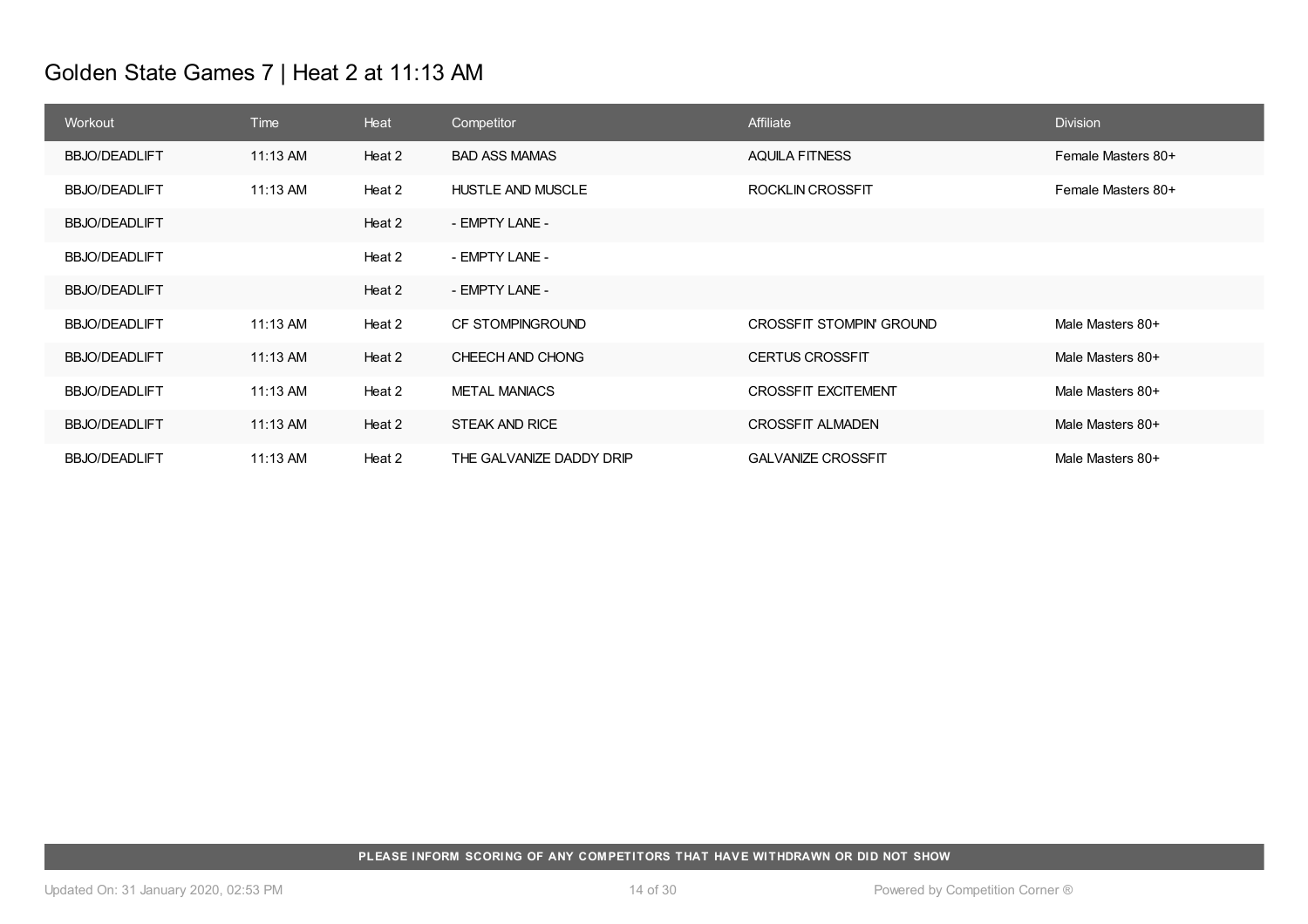# Golden State Games 7 | Heat 8 at 11:15 AM

| Workout               | Time     | Heat   | Competitor              | Affiliate                    | <b>Division</b> |
|-----------------------|----------|--------|-------------------------|------------------------------|-----------------|
| <b>BIKE/YOKE/HSPU</b> | 11:15 AM | Heat 8 | AGRESSIVELY AVERAGE     | <b>CROSSFIT ANYWHERE</b>     | <b>Rx Male</b>  |
| <b>BIKE/YOKE/HSPU</b> | 11:15 AM | Heat 8 | ASAP                    | <b>ASAP FITNESS</b>          | Rx Male         |
| <b>BIKE/YOKE/HSPU</b> | 11:15 AM | Heat 8 | <b>BACK2BACK</b>        | <b>BACK2BACK CROSSFIT</b>    | Rx Male         |
| BIKE/YOKE/HSPU        | 11:15 AM | Heat 8 | <b>BIG BIRD</b>         | <b>CROSSFIT ASAP</b>         | Rx Male         |
| <b>BIKE/YOKE/HSPU</b> | 11:15 AM | Heat 8 | <b>BUBBA'S BOYS</b>     | <b>TORRANCE TRAINING LAB</b> | Rx Male         |
| BIKE/YOKE/HSPU        | 11:15 AM | Heat 8 | <b>BUILT BY DUCHENE</b> | (INDEPENDENT)                | Rx Male         |
| <b>BIKE/YOKE/HSPU</b> | 11:15 AM | Heat 8 | <b>CFVVN</b>            | CROSSFIT VACAVILLE NORTH     | Rx Male         |
| BIKE/YOKE/HSPU        | 11:15 AM | Heat 8 | CHOCOLATE HORCHATA      | <b>CROSSFIT GALVANIZE</b>    | Rx Male         |
| <b>BIKE/YOKE/HSPU</b> | 11:15 AM | Heat 8 | <b>COBRA KAI</b>        | <b>CSA</b>                   | Rx Male         |
| <b>BIKE/YOKE/HSPU</b> |          | Heat 8 | - EMPTY LANE -          |                              |                 |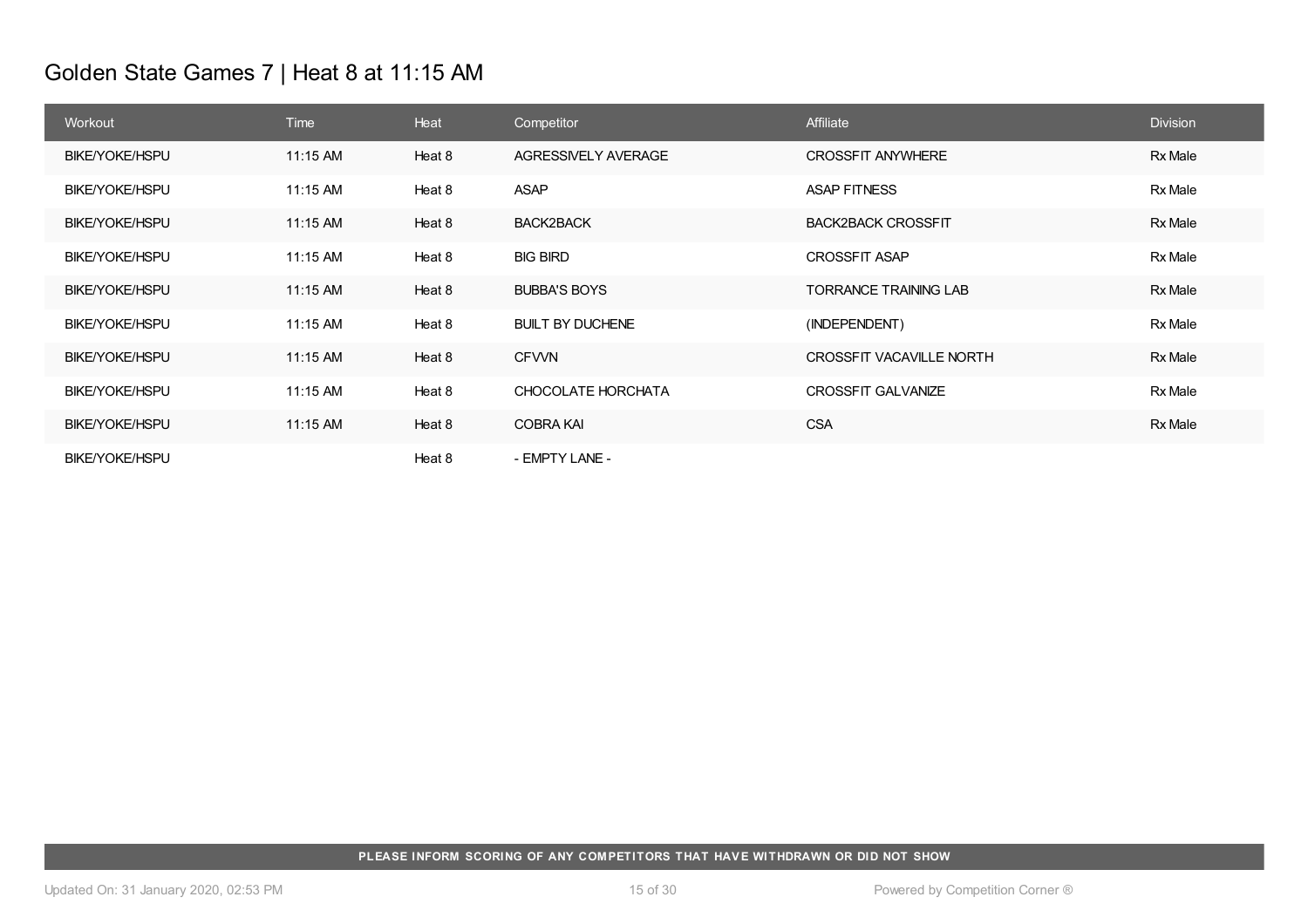# Golden State Games 7 | Heat 9 at 11:30 AM

| Workout               | Time     | Heat   | Competitor                    | Affiliate                   | <b>Division</b> |
|-----------------------|----------|--------|-------------------------------|-----------------------------|-----------------|
| <b>BIKE/YOKE/HSPU</b> | 11:30 AM | Heat 9 | CROSSFIT DAVIS XL             | <b>CROSSFIT DAVIS</b>       | Rx Male         |
| <b>BIKE/YOKE/HSPU</b> | 11:30 AM | Heat 9 | DAMAGE, INC.                  | <b>DIABLO CROSSFIT</b>      | Rx Male         |
| <b>BIKE/YOKE/HSPU</b> | 11:30 AM | Heat 9 | DD'S AND MAC N CHEESE         | CROSSFIT PARABELLUM         | Rx Male         |
| <b>BIKE/YOKE/HSPU</b> | 11:30 AM | Heat 9 | DIABLO C TEAM                 | <b>DIABLO CROSSFIT</b>      | Rx Male         |
| <b>BIKE/YOKE/HSPU</b> | 11:30 AM | Heat 9 | <b>GLOBOGYM PURPLE COBRAS</b> | CROSSFIT 209                | Rx Male         |
| <b>BIKE/YOKE/HSPU</b> | 11:30 AM | Heat 9 | <b>HEXBOX HOOLIGANS</b>       | <b>HEXBOX CROSSFIT</b>      | <b>Rx Male</b>  |
| <b>BIKE/YOKE/HSPU</b> | 11:30 AM | Heat 9 | HYPER BROS.                   | <b>CROSSFIT HYPERACTIVE</b> | Rx Male         |
| <b>BIKE/YOKE/HSPU</b> | 11:30 AM | Heat 9 | <b>IRON MILE</b>              | <b>IRON MILE</b>            | Rx Male         |
| <b>BIKE/YOKE/HSPU</b> |          | Heat 9 | - EMPTY LANE -                |                             |                 |
| <b>BIKE/YOKE/HSPU</b> |          | Heat 9 | - EMPTY LANE -                |                             |                 |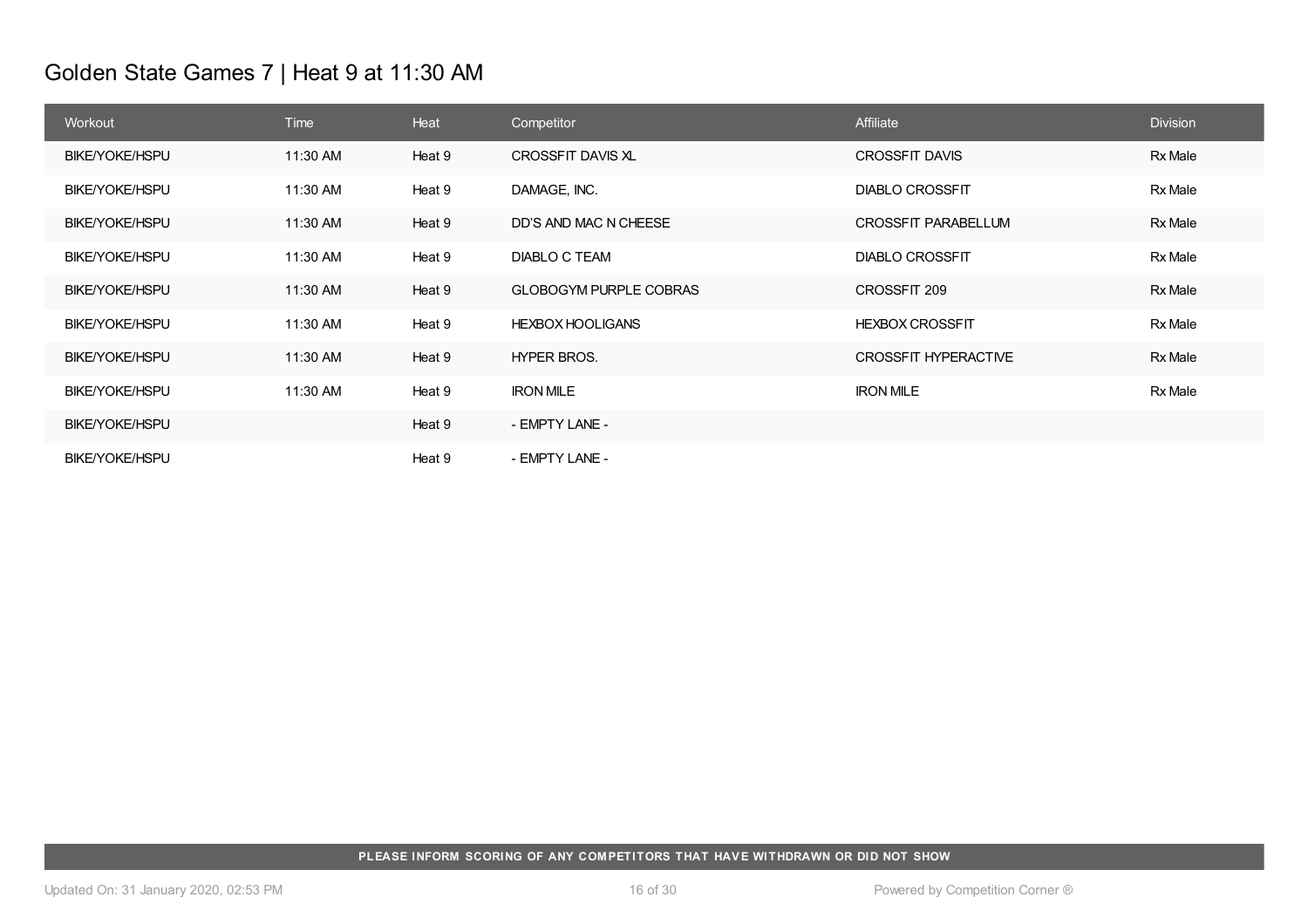# Golden State Games 7 | Heat 3 at 11:31 AM

| Workout              | Time     | Heat   | Competitor                  | Affiliate                  | <b>Division</b>      |
|----------------------|----------|--------|-----------------------------|----------------------------|----------------------|
| <b>BBJO/DEADLIFT</b> | 11:31 AM | Heat 3 | <b>BARBELL BABES</b>        | ANOTHER LEVEL CROSSFIT     | <b>Scaled Female</b> |
| <b>BBJO/DEADLIFT</b> | 11:31 AM | Heat 3 | <b>BUNS AND GUNS</b>        | <b>CROSSFIT ANYWHERE</b>   | Scaled Female        |
| <b>BBJO/DEADLIFT</b> | 11:31 AM | Heat 3 | CHAFING THE DREAM           | CROSSFIT 209               | <b>Scaled Female</b> |
| <b>BBJO/DEADLIFT</b> | 11:31 AM | Heat 3 | CIRQUE DE SORE LEGS         | UPPER PARK CROSSFIT        | Scaled Female        |
| <b>BBJO/DEADLIFT</b> | 11:31 AM | Heat 3 | DO YOU CROSSFIT             | <b>IRON MILE</b>           | <b>Scaled Female</b> |
| <b>BBJO/DEADLIFT</b> | 11:31 AM | Heat 3 | <b>LIFTING AND LASHES</b>   | <b>CROSSFIT RIGTOWN</b>    | <b>Scaled Female</b> |
| <b>BBJO/DEADLIFT</b> | 11:31 AM | Heat 3 | <b>MOMAF</b>                | CROSSFIT ANYWHERE - FOLSOM | <b>Scaled Female</b> |
| <b>BBJO/DEADLIFT</b> | 11:31 AM | Heat 3 | SPONSORED BY SLOTHFIT       | <b>CROSSFIT ANYWHERE</b>   | Scaled Female        |
| <b>BBJO/DEADLIFT</b> | 11:31 AM | Heat 3 | V DUB                       | CROSSFIT 209               | <b>Scaled Female</b> |
| <b>BBJO/DEADLIFT</b> | 11:31 AM | Heat 3 | <b>WEIGHTS BEFORE DATES</b> | ANOTHER LEVEL CROSSFIT     | <b>Scaled Female</b> |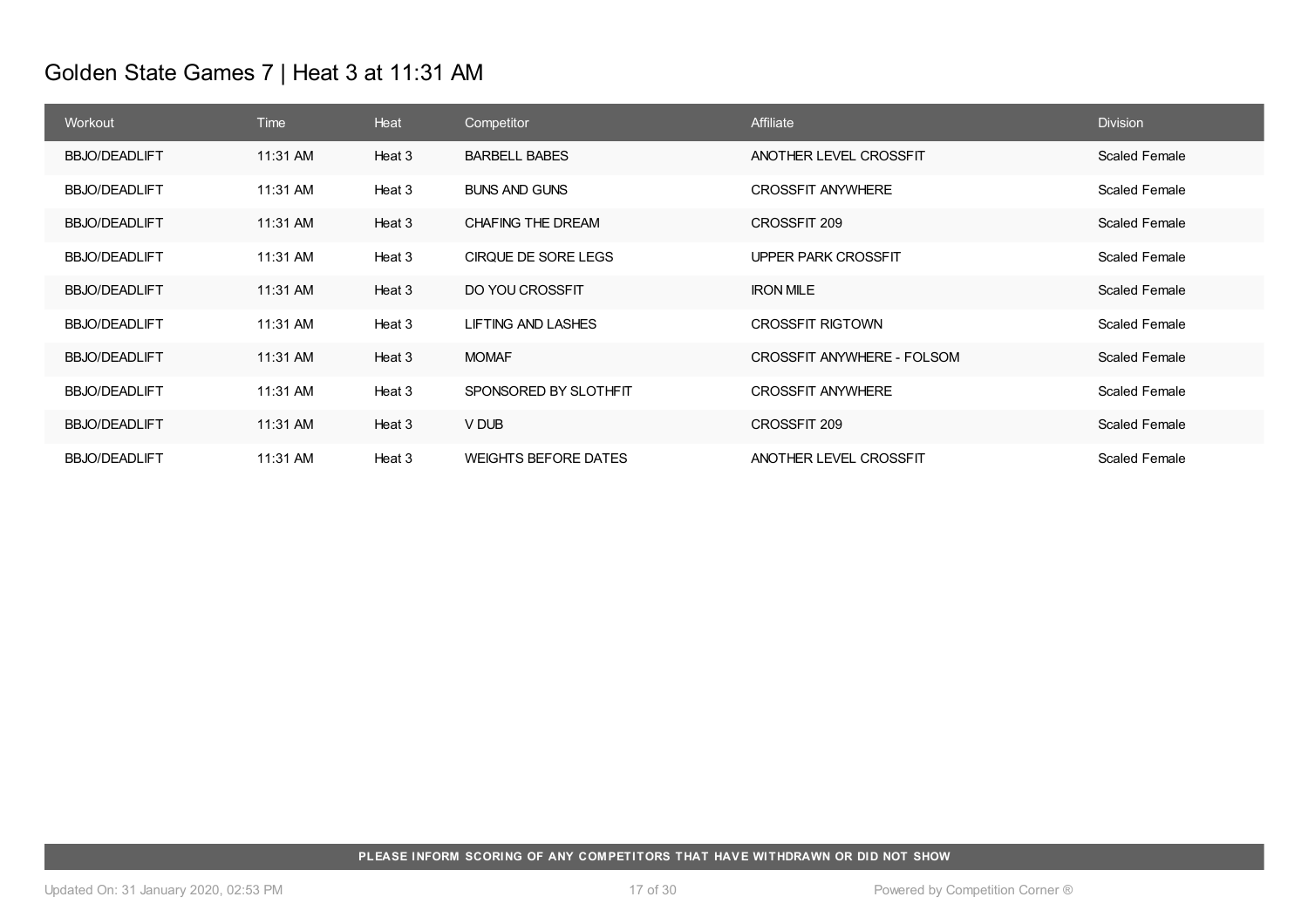# Golden State Games 7 | Heat 10 at 11:45 AM

| Workout               | Time     | Heat    | Competitor                  | Affiliate                  | <b>Division</b> |
|-----------------------|----------|---------|-----------------------------|----------------------------|-----------------|
| <b>BIKE/YOKE/HSPU</b> | 11:45 AM | Heat 10 | <b>JOINT EFFORT</b>         | <b>CROSSFIT ANYWHERE</b>   | <b>Rx Male</b>  |
| <b>BIKE/YOKE/HSPU</b> | 11:45 AM | Heat 10 | <b>LEGS MISERABLE</b>       | UPPER PARK CROSSFIT        | <b>Rx Male</b>  |
| <b>BIKE/YOKE/HSPU</b> | 11:45 AM | Heat 10 | <b>MORNING ARMY</b>         | <b>CROSSFIT ANYWHERE</b>   | <b>Rx Male</b>  |
| <b>BIKE/YOKE/HSPU</b> | 11:45 AM | Heat 10 | <b>SHARK GORILLA</b>        | UNIVERSITY OF NEVADA RENO  | Rx Male         |
| <b>BIKE/YOKE/HSPU</b> | 11:45 AM | Heat 10 | <b>TEAM CBCM</b>            | CROSSFIT MOXIE             | Rx Male         |
| <b>BIKE/YOKE/HSPU</b> | 11:45 AM | Heat 10 | TIME CAP'D                  | RENO POWER HOUSE FITNESS   | Rx Male         |
| <b>BIKE/YOKE/HSPU</b> | 11:45 AM | Heat 10 | <b>WEIGHTS BEFORE DATES</b> | CROSSFIT ANYWHERE - FOLSOM | Rx Male         |
| <b>BIKE/YOKE/HSPU</b> | 11:45 AM | Heat 10 | WORST PACE SCENARIO         | UPPER PARK CROSSFT         | Rx Male         |
| <b>BIKE/YOKE/HSPU</b> |          | Heat 10 | - EMPTY LANE -              |                            |                 |
| <b>BIKE/YOKE/HSPU</b> |          | Heat 10 | - EMPTY LANE -              |                            |                 |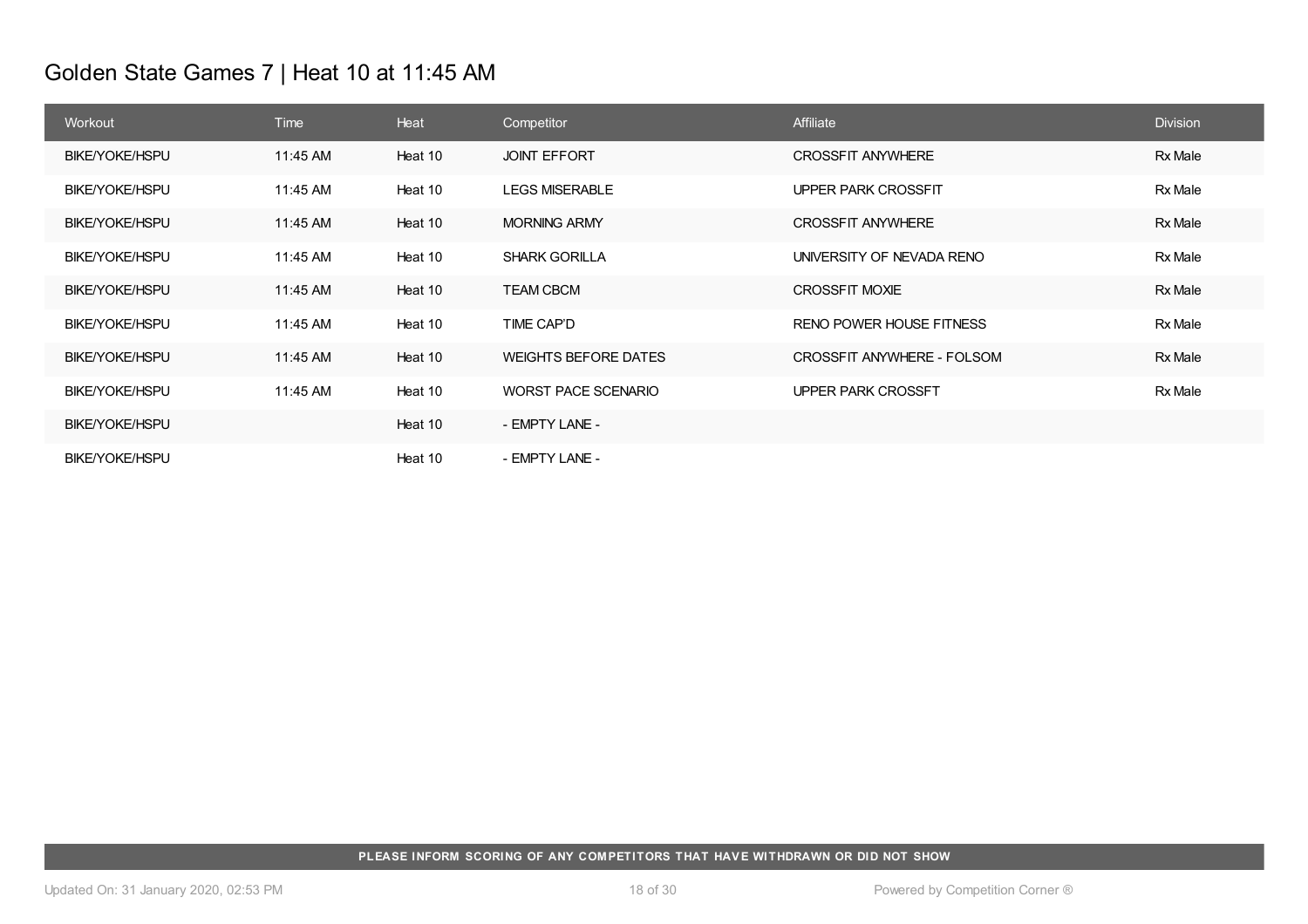# Golden State Games 7 | Heat 4 at 11:49 AM

| Workout              | Time     | Heat   | Competitor                          | Affiliate                       | <b>Division</b>    |
|----------------------|----------|--------|-------------------------------------|---------------------------------|--------------------|
| <b>BBJO/DEADLIFT</b> | 11:49 AM | Heat 4 | ATLAS'S STONES                      | <b>PARADISO CROSSFIT VENICE</b> | Scaled Male        |
| <b>BBJO/DEADLIFT</b> | 11:49 AM | Heat 4 | <b>BAD BOYS D</b>                   | CROSSFIT HYPERACTIVE            | Scaled Male        |
| <b>BBJO/DEADLIFT</b> | 11:49 AM | Heat 4 | <b>BANG BANG MOXIE GANG</b>         | CROSSFIT MOXIE                  | Scaled Male        |
| <b>BBJO/DEADLIFT</b> | 11:49 AM | Heat 4 | BEARDY AND THE BEAST                | CROSSFIT ANYWHERE - FOLSOM      | Scaled Male        |
| <b>BBJO/DEADLIFT</b> | 11:49 AM | Heat 4 | <b>BROWN SUGAR</b>                  | CROSSFIT ANYWHERE - DOWNTOWN    | <b>Scaled Male</b> |
| <b>BBJO/DEADLIFT</b> | 11:49 AM | Heat 4 | <b>DANDREW</b>                      | <b>CROSSFIT ANYWHERE</b>        | Scaled Male        |
| <b>BBJO/DEADLIFT</b> | 11:49 AM | Heat 4 | DUMBLEDORE'S ARMY                   | CROSSFIT STOMPIN' GROUND        | Scaled Male        |
| <b>BBJO/DEADLIFT</b> | 11:49 AM | Heat 4 | <b>EMPANADA MEN</b>                 | <b>CROSSFIT GALANIZE</b>        | Scaled Male        |
| <b>BBJO/DEADLIFT</b> | 11:49 AM | Heat 4 | <b>JUST HERE FOR THE EXPERIENCE</b> | (INDEPENDENT)                   | Scaled Male        |
| <b>BBJO/DEADLIFT</b> |          | Heat 4 | - EMPTY LANE -                      |                                 |                    |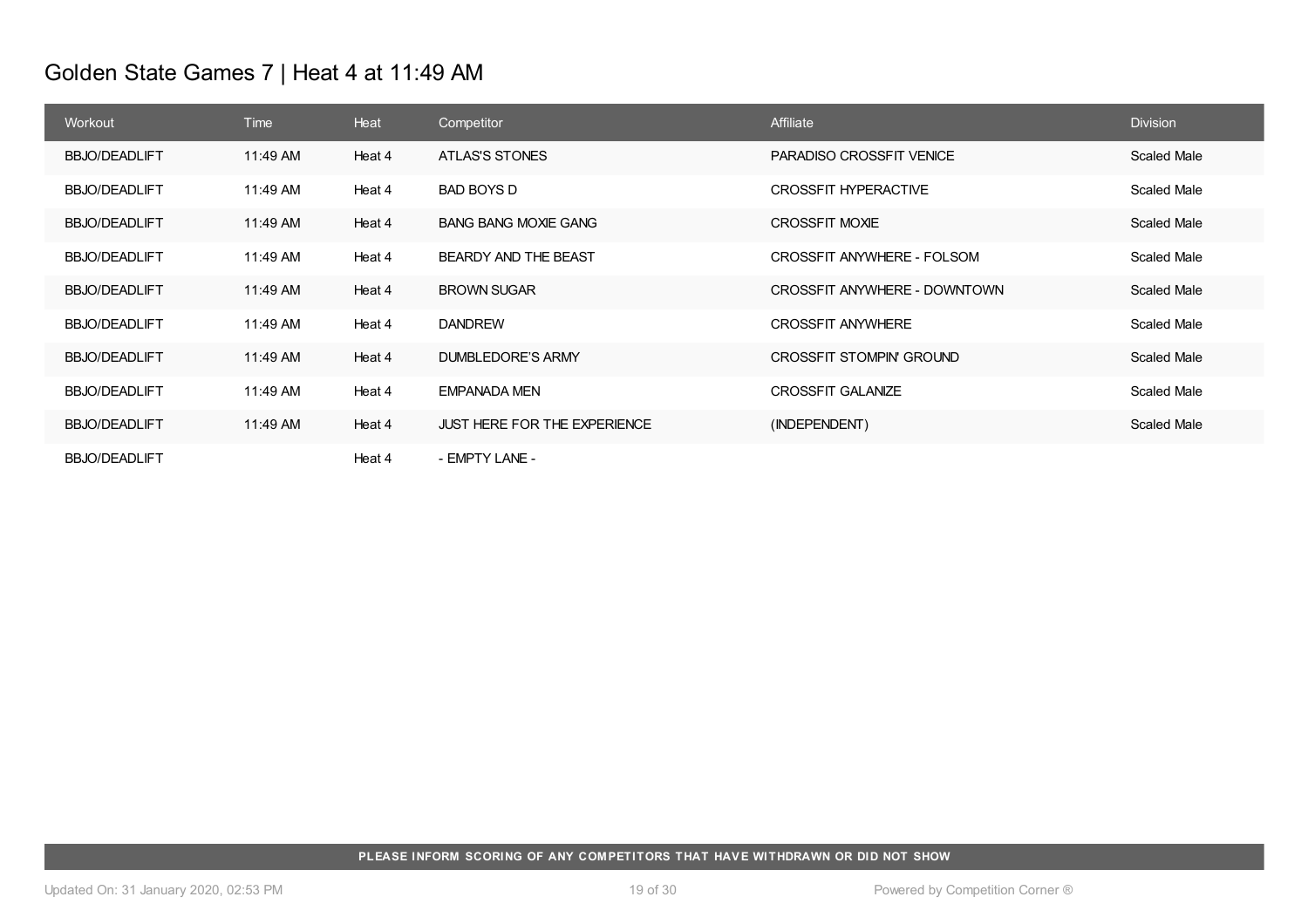# Golden State Games 7 | Heat 5 at 12:07 PM

| Workout              | Time     | Heat   | Competitor                     | Affiliate                  | <b>Division</b>    |
|----------------------|----------|--------|--------------------------------|----------------------------|--------------------|
| <b>BBJO/DEADLIFT</b> | 12:07 PM | Heat 5 | <b>NIPSHAKERS</b>              | <b>WARRIORZ CROSSFIT</b>   | <b>Scaled Male</b> |
| <b>BBJO/DEADLIFT</b> | 12:07 PM | Heat 5 | PACE CADETS                    | <b>CROSSFIT THUMOS</b>     | Scaled Male        |
| <b>BBJO/DEADLIFT</b> | 12:07 PM | Heat 5 | ROWERS NOT SHOWERS             | <b>CROSSFIT CHOWCHILLA</b> | Scaled Male        |
| <b>BBJO/DEADLIFT</b> | 12:07 PM | Heat 5 | <b>SCALEN LATTES LITE FORM</b> | CROSSFIT 916               | Scaled Male        |
| <b>BBJO/DEADLIFT</b> | 12:07 PM | Heat 5 | THE BAD AND THE UGLY           | <b>ASAP FITNESS</b>        | Scaled Male        |
| <b>BBJO/DEADLIFT</b> | 12:07 PM | Heat 5 | THICC BOYS                     | <b>CROSSFIT THUMOS</b>     | Scaled Male        |
| <b>BBJO/DEADLIFT</b> | 12:07 PM | Heat 5 | THIS IS US                     | <b>CROSSFIT THUMOS</b>     | Scaled Male        |
| <b>BBJO/DEADLIFT</b> | 12:07 PM | Heat 5 | <b>TIME CAPPED</b>             | (INDEPENDENT)              | Scaled Male        |
| <b>BBJO/DEADLIFT</b> |          | Heat 5 | - EMPTY LANE -                 |                            |                    |
| <b>BBJO/DEADLIFT</b> |          | Heat 5 | - EMPTY LANE -                 |                            |                    |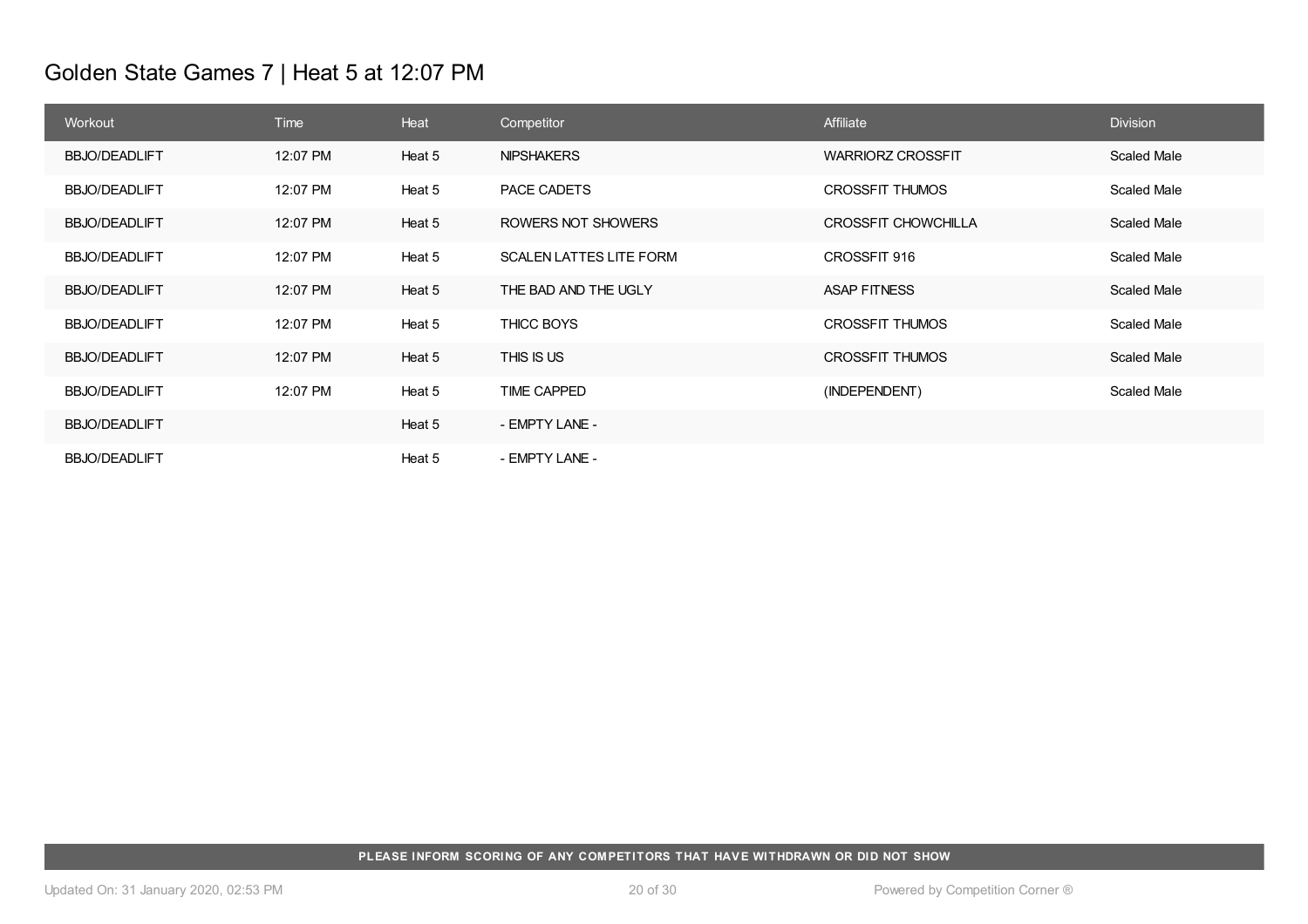# Golden State Games 7 | Heat 6 at 12:30 PM

| Workout              | Time     | Heat   | Competitor               | Affiliate                  | <b>Division</b> |
|----------------------|----------|--------|--------------------------|----------------------------|-----------------|
| <b>BBJO/DEADLIFT</b> | 12:30 PM | Heat 6 | YOUR PACE OR MINE        | CROSSFIT VACAVILLE NORTH   | Rx Female       |
| <b>BBJO/DEADLIFT</b> | 12:30 PM | Heat 6 | <b>BITTERCREEK BABES</b> | CROSSFIT ANYWHERE - FOLSOM | Rx Female       |
| <b>BBJO/DEADLIFT</b> | 12:30 PM | Heat 6 | SNATCHY BITCHES          | <b>CROSSFIT MYO</b>        | Rx Female       |
| <b>BBJO/DEADLIFT</b> | 12:30 PM | Heat 6 | <b>SHAKE AND BAKE</b>    | CROSSFIT VACAVILLE NORTH   | Rx Female       |
| <b>BBJO/DEADLIFT</b> | 12:30 PM | Heat 6 | DO YOU EVEN LIFT         | <b>DIABLO CROSSFIT</b>     | Rx Female       |
| <b>BBJO/DEADLIFT</b> | 12:30 PM | Heat 6 | <b>IRON MONKEYS</b>      | <b>CROSSFIT DAVIS</b>      | Rx Female       |
| <b>BBJO/DEADLIFT</b> | 12:30 PM | Heat 6 | <b>RX ROOKIES</b>        | <b>CROSSFIT 209 SPORT</b>  | Rx Female       |
| <b>BBJO/DEADLIFT</b> |          | Heat 6 | - EMPTY LANE -           |                            |                 |
| <b>BBJO/DEADLIFT</b> |          | Heat 6 | - EMPTY LANE -           |                            |                 |
| <b>BBJO/DEADLIFT</b> |          | Heat 6 | - EMPTY LANE -           |                            |                 |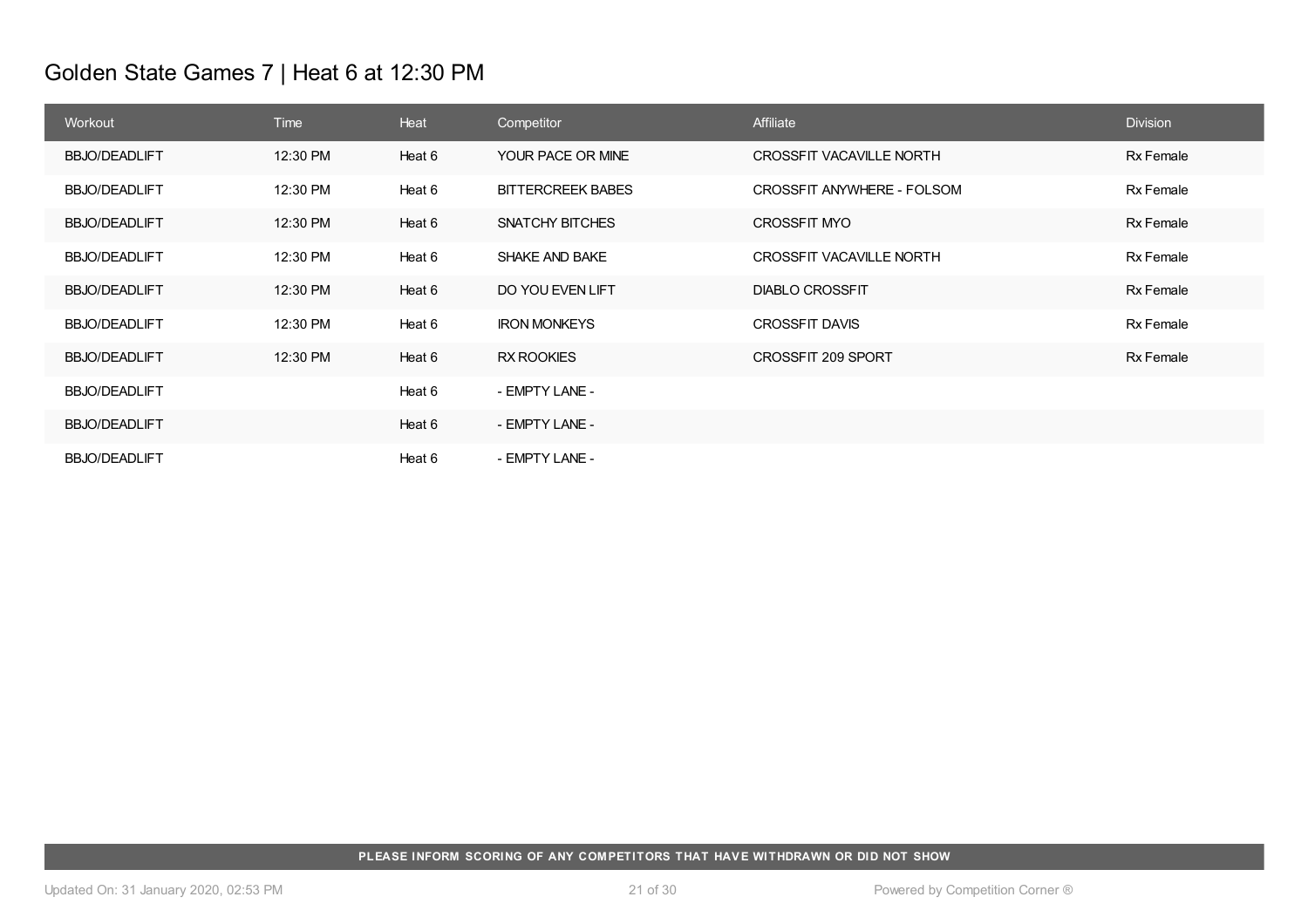# Golden State Games 7 | Heat 7 at 12:48 PM

| Workout              | <b>Time</b> | Heat   | Competitor                 | Affiliate                   | <b>Division</b> |
|----------------------|-------------|--------|----------------------------|-----------------------------|-----------------|
| <b>BBJO/DEADLIFT</b> | 12:48 PM    | Heat 7 | SWOLE AND STRAPPY          | <b>EMPIRE MINE CROSSFIT</b> | Rx Female       |
| <b>BBJO/DEADLIFT</b> | 12:48 PM    | Heat 7 | <b>TEAM TIRED TEACHERS</b> | <b>CROSSFIT DAVIS</b>       | Rx Female       |
| <b>BBJO/DEADLIFT</b> | 12:48 PM    | Heat 7 | THE BANG GANG              | <b>CROSSFIT ANYWHERE</b>    | Rx Female       |
| <b>BBJO/DEADLIFT</b> | 12:48 PM    | Heat 7 | THE DOTTIRS                | <b>CROSSFIT DAVIS</b>       | Rx Female       |
| <b>BBJO/DEADLIFT</b> | 12:48 PM    | Heat 7 | <b>THUMOSDOTTIRS</b>       | <b>CROSSFIT THUMOS</b>      | Rx Female       |
| <b>BBJO/DEADLIFT</b> | 12:48 PM    | Heat 7 | <b>THUNDER THIGHS</b>      | <b>WARRIORZ</b>             | Rx Female       |
| <b>BBJO/DEADLIFT</b> | 12:48 PM    | Heat 7 | <b>UNDENIABLE</b>          | NORTH RIM CROSSFIT          | Rx Female       |
| <b>BBJO/DEADLIFT</b> |             | Heat 7 | - EMPTY LANE -             |                             |                 |
| <b>BBJO/DEADLIFT</b> |             | Heat 7 | - EMPTY LANE -             |                             |                 |
| <b>BBJO/DEADLIFT</b> |             | Heat 7 | - EMPTY LANE -             |                             |                 |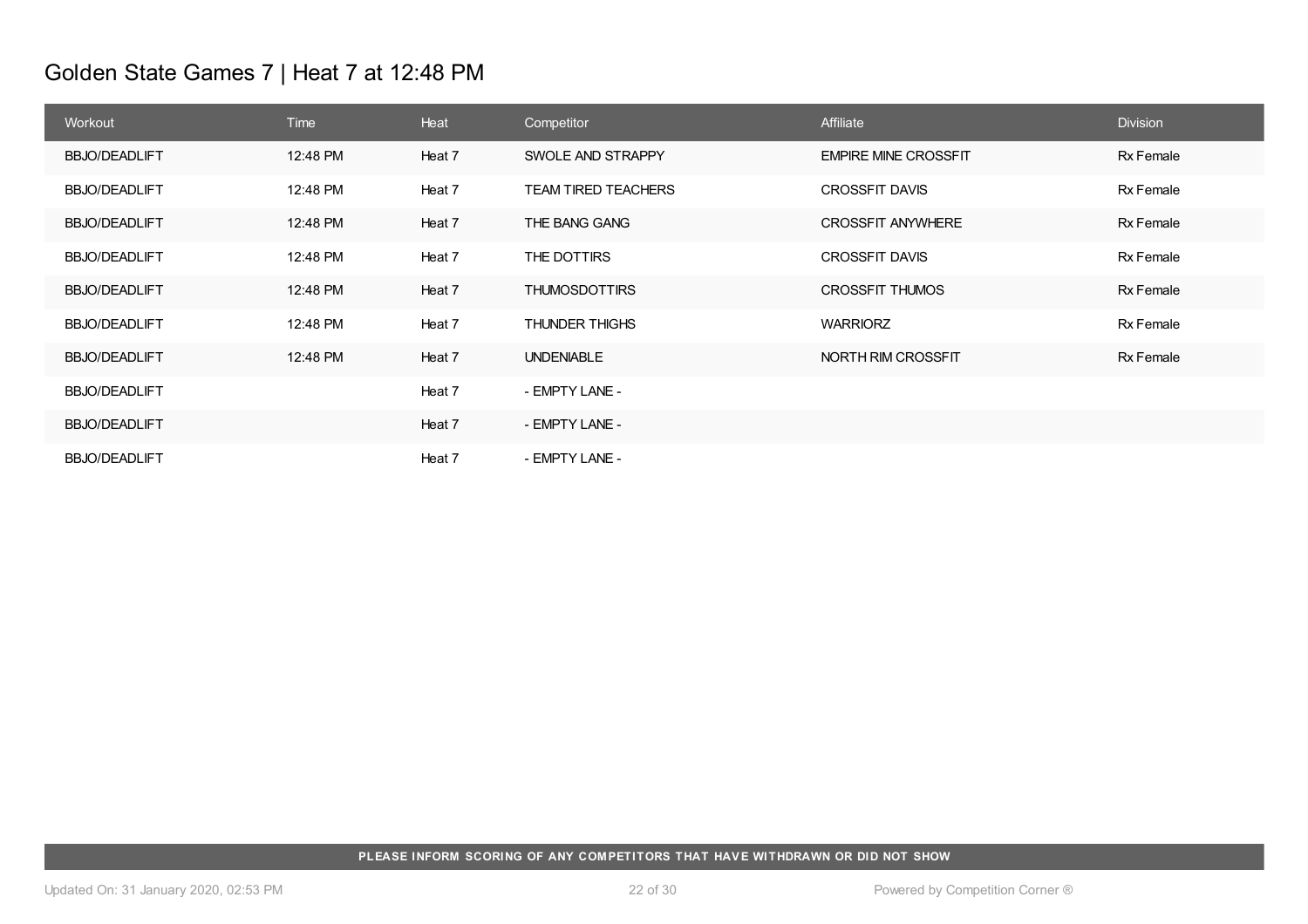# Golden State Games 7 | Heat 6 at 01:00 PM

| Workout     | Time     | Heat   | Competitor                   | Affiliate                   | <b>Division</b>     |
|-------------|----------|--------|------------------------------|-----------------------------|---------------------|
| <b>FRAN</b> | 01:00 PM | Heat 6 | 110%                         | <b>DIABLO CROSSFIT</b>      | Female Masters 100+ |
| <b>FRAN</b> | 01:00 PM | Heat 6 | <b>MIGHTY MASTERS</b>        | <b>CROSSFIT ANYWHERE</b>    | Female Masters 100+ |
| <b>FRAN</b> | 01:00 PM | Heat 6 | <b>GRANDMA'S KICKING ASS</b> | CROSSFIT SANTA CRUZ CENTRAL | Female Masters 100+ |
| <b>FRAN</b> | 01:00 PM | Heat 6 | <b>HOT FLASHES</b>           | CROSSFIT 209 SPORT          | Female Masters 100+ |
| <b>FRAN</b> |          | Heat 6 | - EMPTY LANE -               |                             |                     |
| <b>FRAN</b> |          | Heat 6 | - EMPTY LANE -               |                             |                     |
| <b>FRAN</b> | 01:00 PM | Heat 6 | CHAMPS 1713                  | <b>DIABLO CROSSFIT</b>      | Male Masters 100+   |
| <b>FRAN</b> | 01:00 PM | Heat 6 | CHIPS & NOODLES              | <b>CROSSFIT ALMADEN</b>     | Male Masters 100+   |
| <b>FRAN</b> | 01:00 PM | Heat 6 | MIKE AND STEVE               | CROSSFIT VACAVILLE NORTH    | Male Masters 100+   |
| <b>FRAN</b> | 01:00 PM | Heat 6 | OUT OF RETIREMENT            | CROSSFIT 209                | Male Masters 100+   |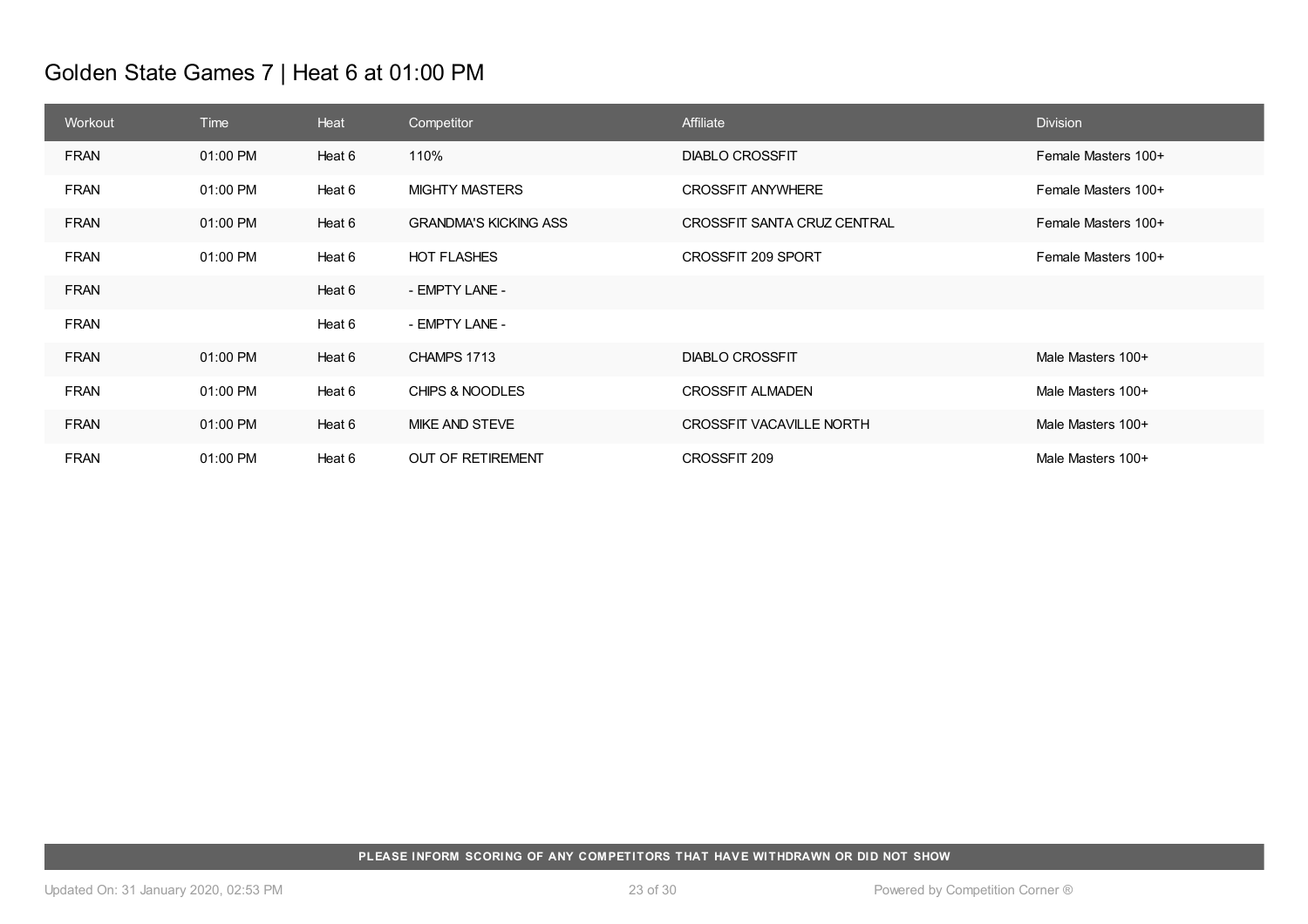# Golden State Games 7 | Heat 8 at 01:06 PM

| Workout              | Time     | Heat   | Competitor              | Affiliate                       | <b>Division</b> |
|----------------------|----------|--------|-------------------------|---------------------------------|-----------------|
| <b>BBJO/DEADLIFT</b> | 01:06 PM | Heat 8 | AGRESSIVELY AVERAGE     | <b>CROSSFIT ANYWHERE</b>        | Rx Male         |
| <b>BBJO/DEADLIFT</b> | 01:06 PM | Heat 8 | ASAP                    | <b>ASAP FITNESS</b>             | Rx Male         |
| <b>BBJO/DEADLIFT</b> | 01:06 PM | Heat 8 | <b>BACK2BACK</b>        | <b>BACK2BACK CROSSFIT</b>       | Rx Male         |
| <b>BBJO/DEADLIFT</b> | 01:06 PM | Heat 8 | <b>BIG BIRD</b>         | <b>CROSSFIT ASAP</b>            | Rx Male         |
| <b>BBJO/DEADLIFT</b> | 01:06 PM | Heat 8 | <b>BUBBA'S BOYS</b>     | <b>TORRANCE TRAINING LAB</b>    | Rx Male         |
| <b>BBJO/DEADLIFT</b> | 01:06 PM | Heat 8 | <b>BUILT BY DUCHENE</b> | (INDEPENDENT)                   | Rx Male         |
| <b>BBJO/DEADLIFT</b> | 01:06 PM | Heat 8 | <b>CFVVN</b>            | <b>CROSSFIT VACAVILLE NORTH</b> | Rx Male         |
| <b>BBJO/DEADLIFT</b> | 01:06 PM | Heat 8 | CHOCOLATE HORCHATA      | <b>CROSSFIT GALVANIZE</b>       | Rx Male         |
| <b>BBJO/DEADLIFT</b> | 01:06 PM | Heat 8 | <b>COBRA KAI</b>        | <b>CSA</b>                      | Rx Male         |
| <b>BBJO/DEADLIFT</b> |          | Heat 8 | - EMPTY LANE -          |                                 |                 |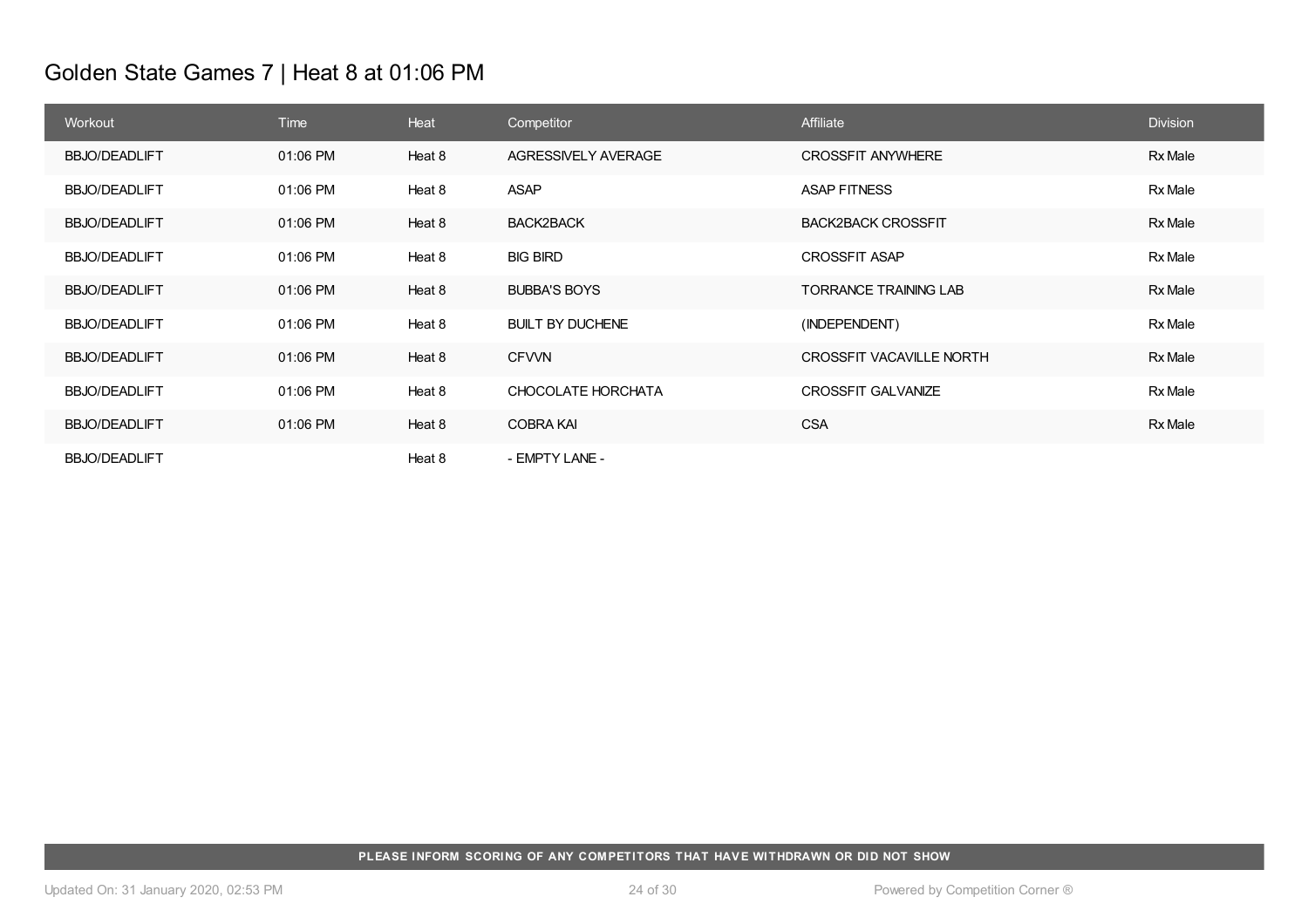# Golden State Games 7 | Heat 7 at 01:15 PM

| Workout     | Time     | Heat   | Competitor               | Affiliate                  | <b>Division</b>    |
|-------------|----------|--------|--------------------------|----------------------------|--------------------|
| <b>FRAN</b> | 01:15 PM | Heat 7 | <b>BAD ASS MAMAS</b>     | <b>AQUILA FITNESS</b>      | Female Masters 80+ |
| <b>FRAN</b> | 01:15 PM | Heat 7 | <b>HUSTLE AND MUSCLE</b> | <b>ROCKLIN CROSSFIT</b>    | Female Masters 80+ |
| <b>FRAN</b> |          | Heat 7 | - EMPTY LANE -           |                            |                    |
| <b>FRAN</b> |          | Heat 7 | - EMPTY LANE -           |                            |                    |
| <b>FRAN</b> |          | Heat 7 | - EMPTY LANE -           |                            |                    |
| <b>FRAN</b> | 01:15 PM | Heat 7 | CF STOMPINGROUND         | CROSSFIT STOMPIN' GROUND   | Male Masters 80+   |
| <b>FRAN</b> | 01:15 PM | Heat 7 | CHEECH AND CHONG         | <b>CERTUS CROSSFIT</b>     | Male Masters 80+   |
| <b>FRAN</b> | 01:15 PM | Heat 7 | <b>METAL MANIACS</b>     | <b>CROSSFIT EXCITEMENT</b> | Male Masters 80+   |
| <b>FRAN</b> | 01:15 PM | Heat 7 | <b>STEAK AND RICE</b>    | <b>CROSSFIT ALMADEN</b>    | Male Masters 80+   |
| <b>FRAN</b> | 01:15 PM | Heat 7 | THE GALVANIZE DADDY DRIP | <b>GALVANIZE CROSSFIT</b>  | Male Masters 80+   |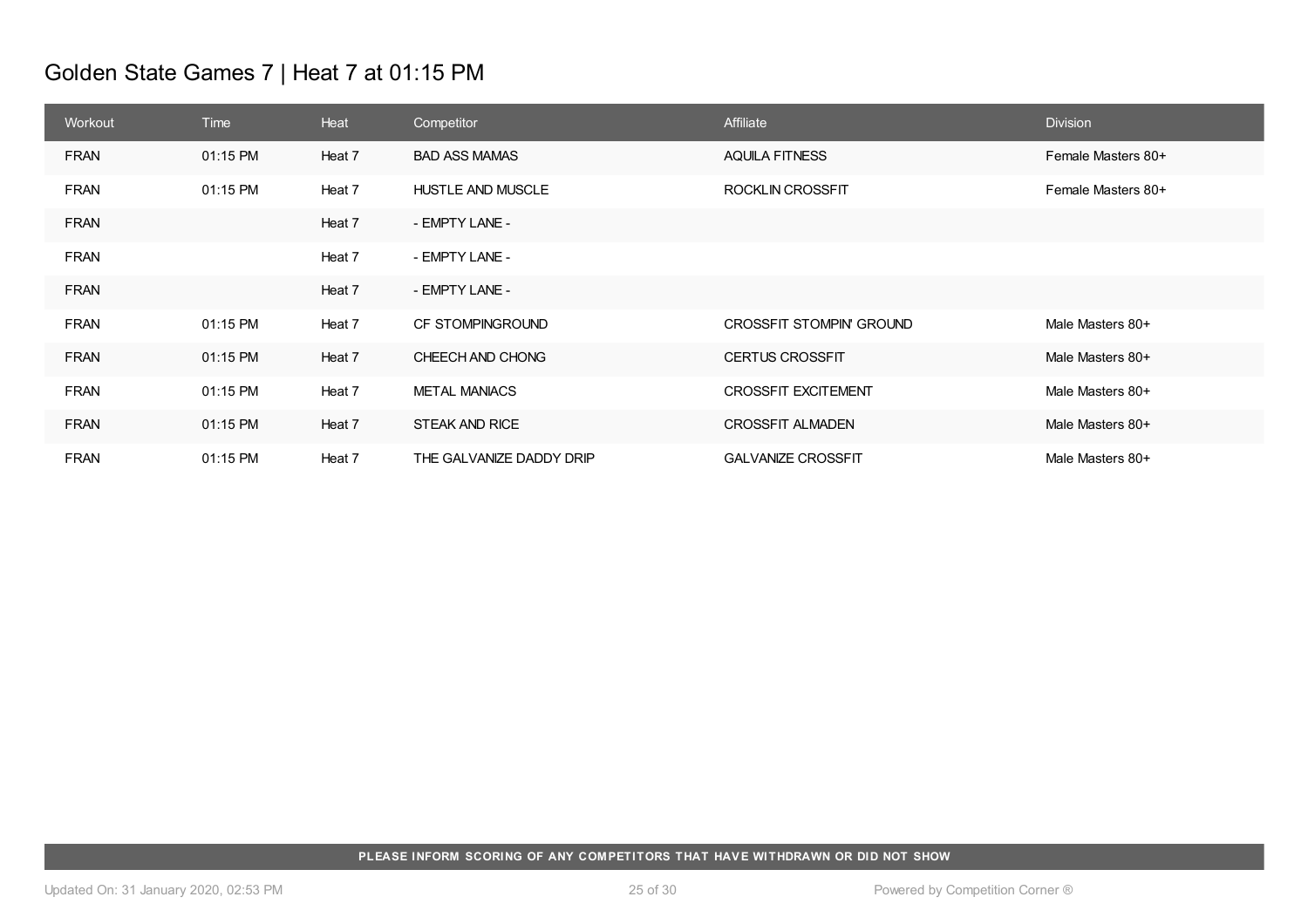# Golden State Games 7 | Heat 9 at 01:24 PM

| Workout              | <b>Time</b> | Heat   | Competitor                    | Affiliate                   | <b>Division</b> |
|----------------------|-------------|--------|-------------------------------|-----------------------------|-----------------|
| <b>BBJO/DEADLIFT</b> | 01:24 PM    | Heat 9 | CROSSFIT DAVIS XL             | <b>CROSSFIT DAVIS</b>       | Rx Male         |
| <b>BBJO/DEADLIFT</b> | 01:24 PM    | Heat 9 | DAMAGE, INC.                  | <b>DIABLO CROSSFIT</b>      | Rx Male         |
| <b>BBJO/DEADLIFT</b> | 01:24 PM    | Heat 9 | DD'S AND MAC N CHEESE         | <b>CROSSFIT PARABELLUM</b>  | Rx Male         |
| <b>BBJO/DEADLIFT</b> | 01:24 PM    | Heat 9 | <b>DIABLO C TEAM</b>          | <b>DIABLO CROSSFIT</b>      | Rx Male         |
| <b>BBJO/DEADLIFT</b> | 01:24 PM    | Heat 9 | <b>GLOBOGYM PURPLE COBRAS</b> | CROSSFIT 209                | Rx Male         |
| <b>BBJO/DEADLIFT</b> | 01:24 PM    | Heat 9 | <b>HEXBOX HOOLIGANS</b>       | <b>HEXBOX CROSSFIT</b>      | Rx Male         |
| <b>BBJO/DEADLIFT</b> | 01:24 PM    | Heat 9 | <b>HYPER BROS.</b>            | <b>CROSSFIT HYPERACTIVE</b> | Rx Male         |
| <b>BBJO/DEADLIFT</b> | 01:24 PM    | Heat 9 | <b>IRON MILE</b>              | <b>IRON MILE</b>            | Rx Male         |
| <b>BBJO/DEADLIFT</b> |             | Heat 9 | - EMPTY LANE -                |                             |                 |
| <b>BBJO/DEADLIFT</b> |             | Heat 9 | - EMPTY LANE -                |                             |                 |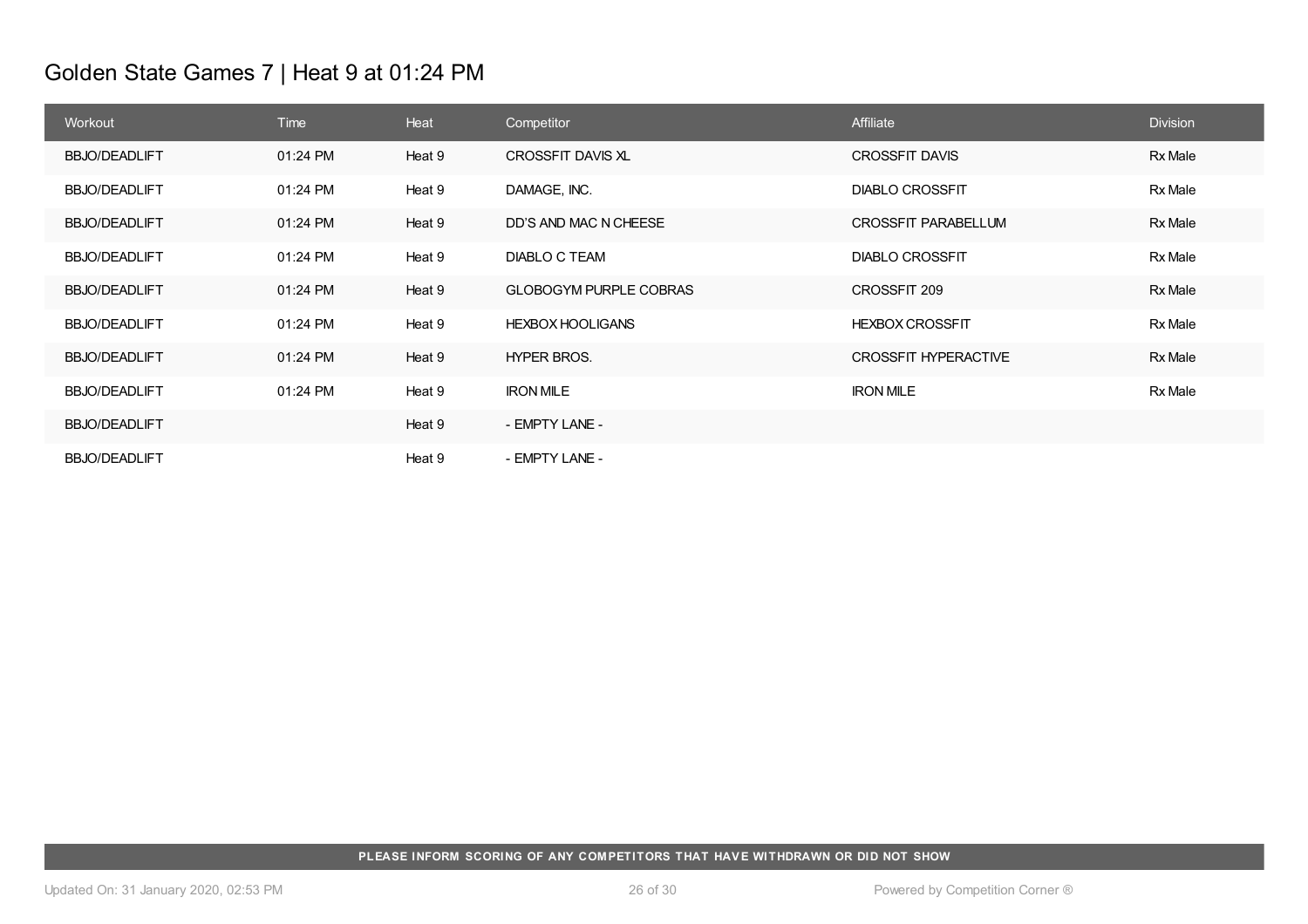# Golden State Games 7 | Heat 8 at 01:30 PM

| Workout     | Time     | Heat   | Competitor                  | Affiliate                  | <b>Division</b>      |
|-------------|----------|--------|-----------------------------|----------------------------|----------------------|
| <b>FRAN</b> | 01:30 PM | Heat 8 | <b>BARBELL BABES</b>        | ANOTHER LEVEL CROSSFIT     | Scaled Female        |
| <b>FRAN</b> | 01:30 PM | Heat 8 | <b>BUNS AND GUNS</b>        | <b>CROSSFIT ANYWHERE</b>   | <b>Scaled Female</b> |
| <b>FRAN</b> | 01:30 PM | Heat 8 | CHAFING THE DREAM           | CROSSFIT 209               | <b>Scaled Female</b> |
| <b>FRAN</b> | 01:30 PM | Heat 8 | CIRQUE DE SORE LEGS         | <b>UPPER PARK CROSSFIT</b> | <b>Scaled Female</b> |
| <b>FRAN</b> | 01:30 PM | Heat 8 | DO YOU CROSSFIT             | <b>IRON MILE</b>           | <b>Scaled Female</b> |
| <b>FRAN</b> | 01:30 PM | Heat 8 | <b>LIFTING AND LASHES</b>   | <b>CROSSFIT RIGTOWN</b>    | <b>Scaled Female</b> |
| <b>FRAN</b> | 01:30 PM | Heat 8 | <b>MOMAF</b>                | CROSSFIT ANYWHERE - FOLSOM | <b>Scaled Female</b> |
| <b>FRAN</b> | 01:30 PM | Heat 8 | SPONSORED BY SLOTHFIT       | <b>CROSSFIT ANYWHERE</b>   | <b>Scaled Female</b> |
| <b>FRAN</b> | 01:30 PM | Heat 8 | V DUB                       | CROSSFIT 209               | <b>Scaled Female</b> |
| <b>FRAN</b> | 01:30 PM | Heat 8 | <b>WEIGHTS BEFORE DATES</b> | ANOTHER LEVEL CROSSFIT     | <b>Scaled Female</b> |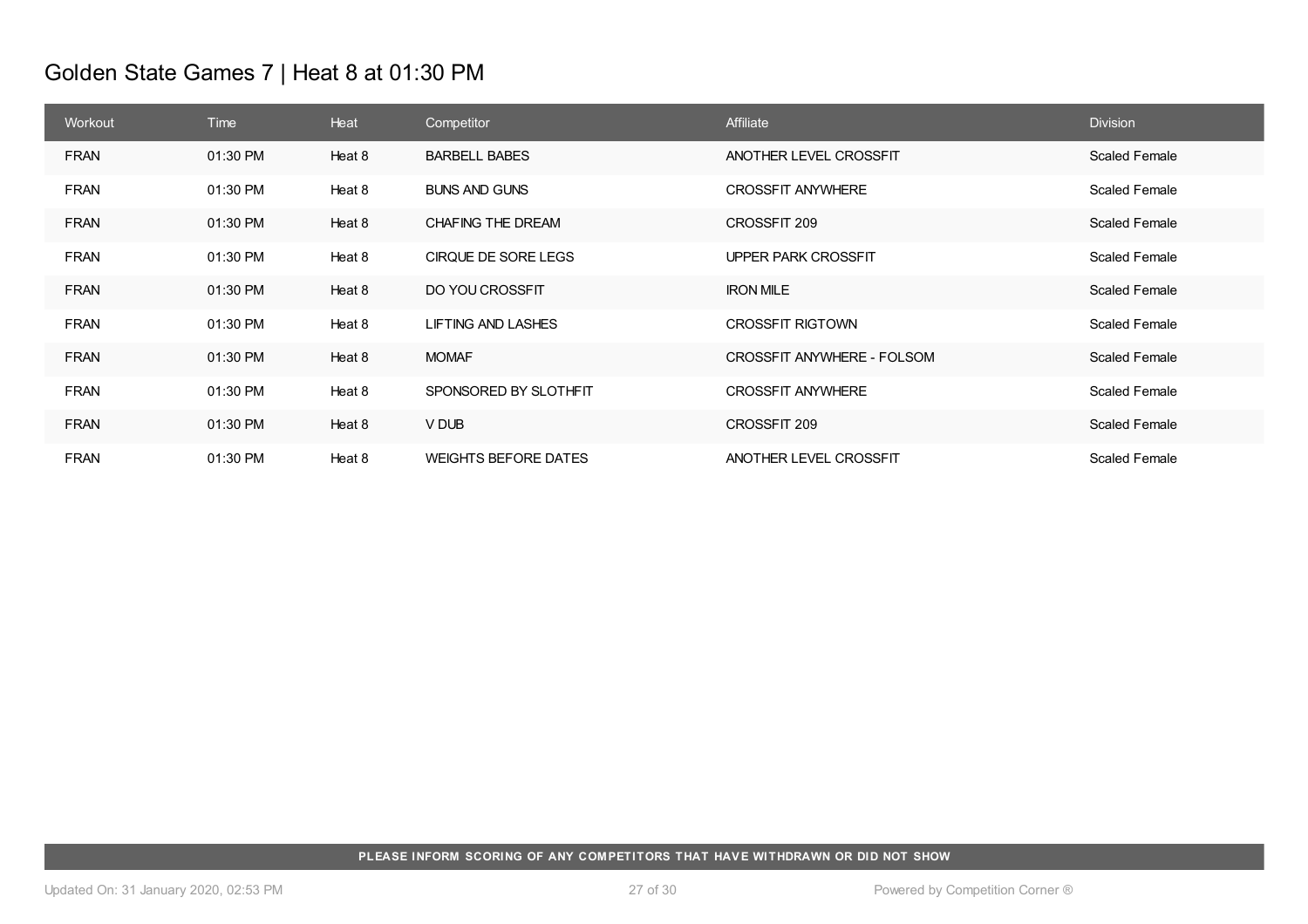# Golden State Games 7 | Heat 10 at 01:42 PM

| Workout              | <b>Time</b> | Heat    | Competitor                  | Affiliate                       | <b>Division</b> |
|----------------------|-------------|---------|-----------------------------|---------------------------------|-----------------|
| <b>BBJO/DEADLIFT</b> | 01:42 PM    | Heat 10 | <b>JOINT EFFORT</b>         | <b>CROSSFIT ANYWHERE</b>        | Rx Male         |
| <b>BBJO/DEADLIFT</b> | 01:42 PM    | Heat 10 | <b>LEGS MISERABLE</b>       | <b>UPPER PARK CROSSFIT</b>      | Rx Male         |
| <b>BBJO/DEADLIFT</b> | 01:42 PM    | Heat 10 | <b>MORNING ARMY</b>         | <b>CROSSFIT ANYWHERE</b>        | Rx Male         |
| <b>BBJO/DEADLIFT</b> | 01:42 PM    | Heat 10 | <b>SHARK GORILLA</b>        | UNIVERSITY OF NEVADA RENO       | Rx Male         |
| <b>BBJO/DEADLIFT</b> | 01:42 PM    | Heat 10 | <b>TEAM CBCM</b>            | CROSSFIT MOXIE                  | Rx Male         |
| <b>BBJO/DEADLIFT</b> | 01:42 PM    | Heat 10 | TIME CAP'D                  | <b>RENO POWER HOUSE FITNESS</b> | Rx Male         |
| <b>BBJO/DEADLIFT</b> | 01:42 PM    | Heat 10 | <b>WEIGHTS BEFORE DATES</b> | CROSSFIT ANYWHERE - FOLSOM      | Rx Male         |
| <b>BBJO/DEADLIFT</b> | 01:42 PM    | Heat 10 | WORST PACE SCENARIO         | UPPER PARK CROSSFT              | Rx Male         |
| <b>BBJO/DEADLIFT</b> |             | Heat 10 | - EMPTY LANE -              |                                 |                 |
| <b>BBJO/DEADLIFT</b> |             | Heat 10 | - EMPTY LANE -              |                                 |                 |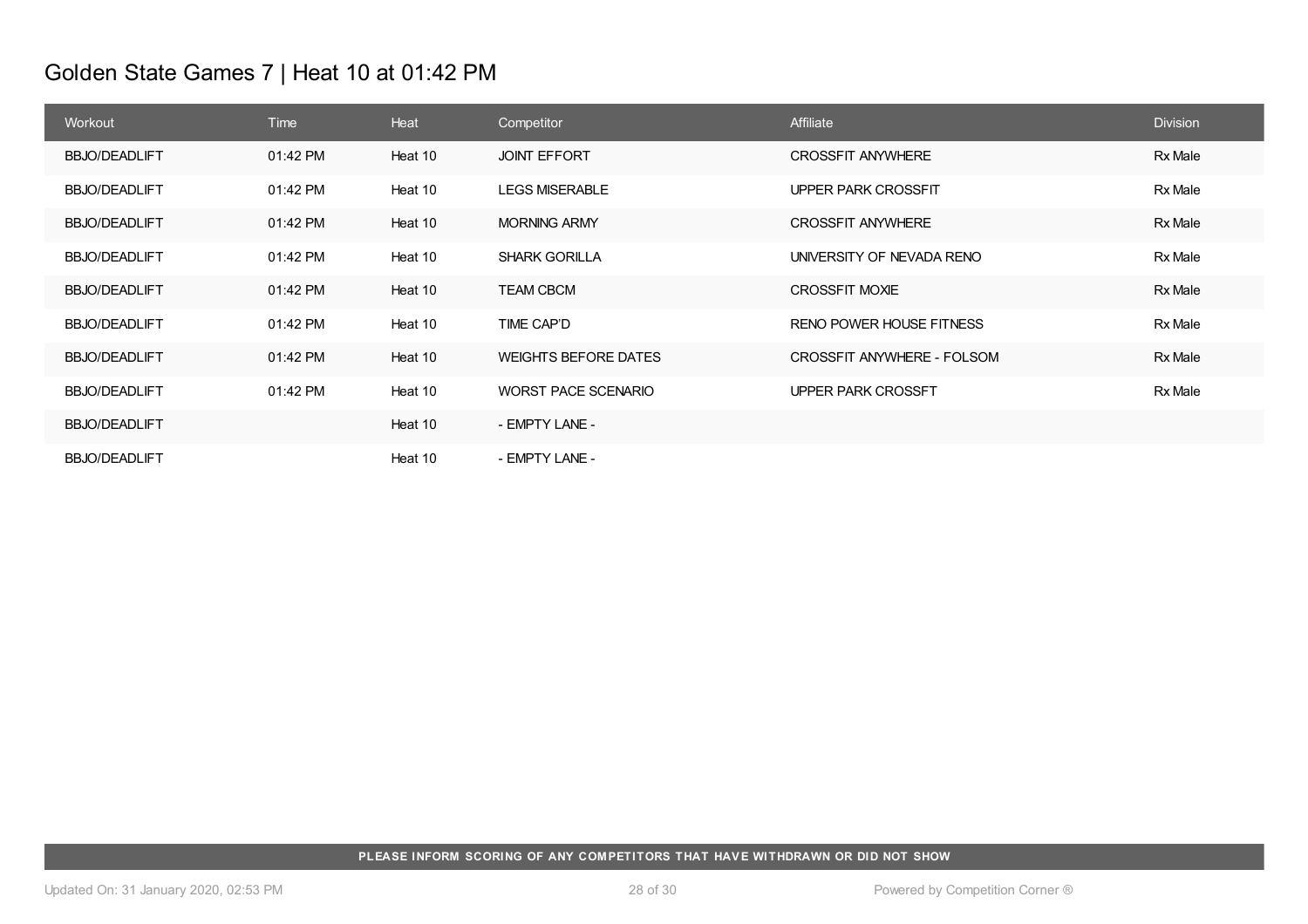# Golden State Games 7 | Heat 9 at 01:45 PM

| Workout     | Time     | Heat   | Competitor                          | Affiliate                    | <b>Division</b> |
|-------------|----------|--------|-------------------------------------|------------------------------|-----------------|
| <b>FRAN</b> | 01:45 PM | Heat 9 | ATLAS'S STONES                      | PARADISO CROSSFIT VENICE     | Scaled Male     |
| <b>FRAN</b> | 01:45 PM | Heat 9 | BAD BOYS D                          | CROSSFIT HYPERACTIVE         | Scaled Male     |
| <b>FRAN</b> | 01:45 PM | Heat 9 | <b>BANG BANG MOXIE GANG</b>         | <b>CROSSFIT MOXIE</b>        | Scaled Male     |
| <b>FRAN</b> | 01:45 PM | Heat 9 | BEARDY AND THE BEAST                | CROSSFIT ANYWHERE - FOLSOM   | Scaled Male     |
| <b>FRAN</b> | 01:45 PM | Heat 9 | <b>BROWN SUGAR</b>                  | CROSSFIT ANYWHERE - DOWNTOWN | Scaled Male     |
| <b>FRAN</b> | 01:45 PM | Heat 9 | <b>DANDREW</b>                      | <b>CROSSFIT ANYWHERE</b>     | Scaled Male     |
| <b>FRAN</b> | 01:45 PM | Heat 9 | DUMBLEDORE'S ARMY                   | CROSSFIT STOMPIN' GROUND     | Scaled Male     |
| <b>FRAN</b> | 01:45 PM | Heat 9 | EMPANADA MEN                        | <b>CROSSFIT GALANIZE</b>     | Scaled Male     |
| <b>FRAN</b> | 01:45 PM | Heat 9 | <b>JUST HERE FOR THE EXPERIENCE</b> | (INDEPENDENT)                | Scaled Male     |
| <b>FRAN</b> |          | Heat 9 | - EMPTY LANE -                      |                              |                 |